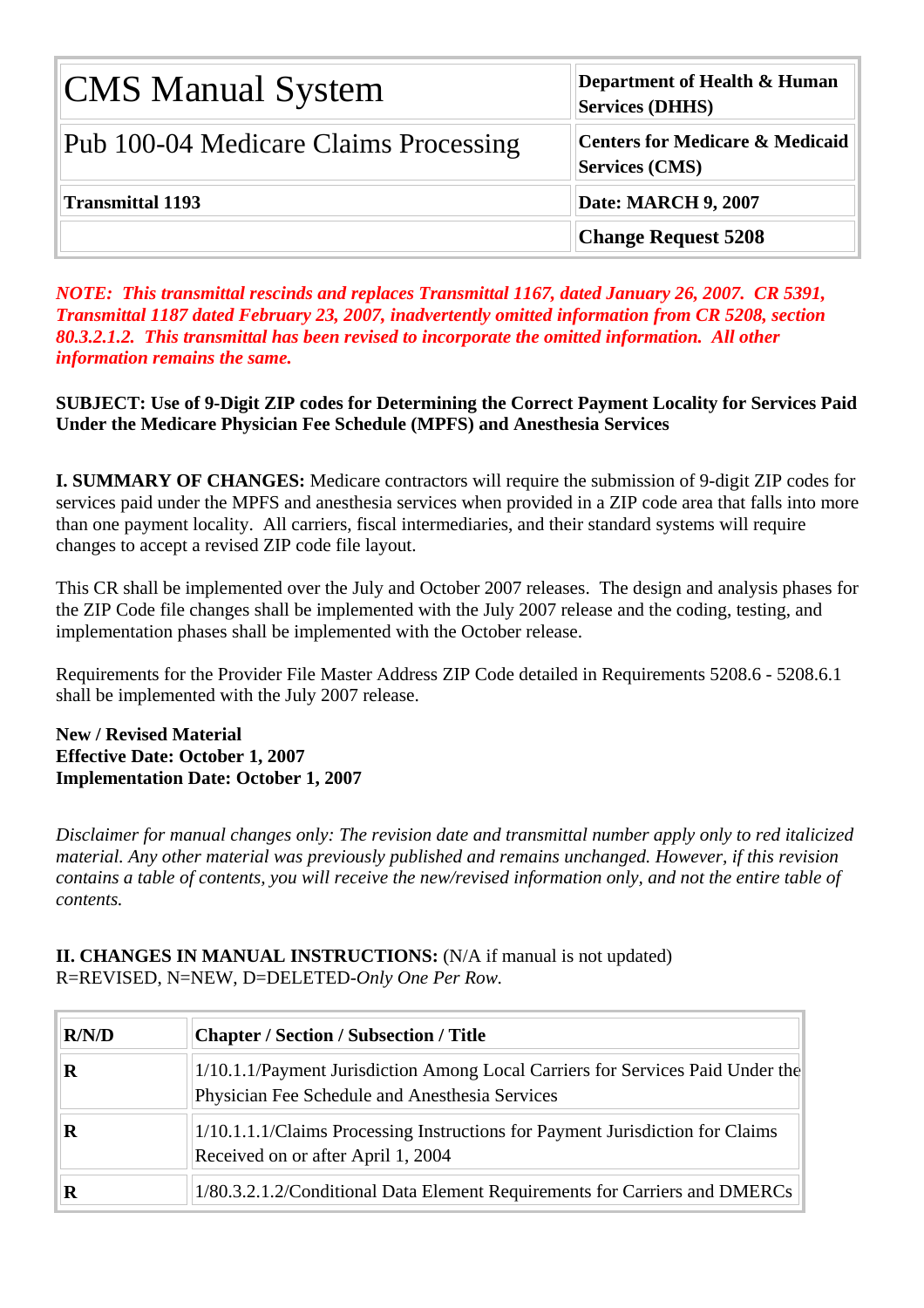#### **III. FUNDING:**

No additional funding will be provided by CMS; contractor activities are to be carried out within their FY 2007 operating budgets.

#### **IV. ATTACHMENTS:**

**Business Requirements**

**Manual Instruction**

*\*Unless otherwise specified, the effective date is the date of service.*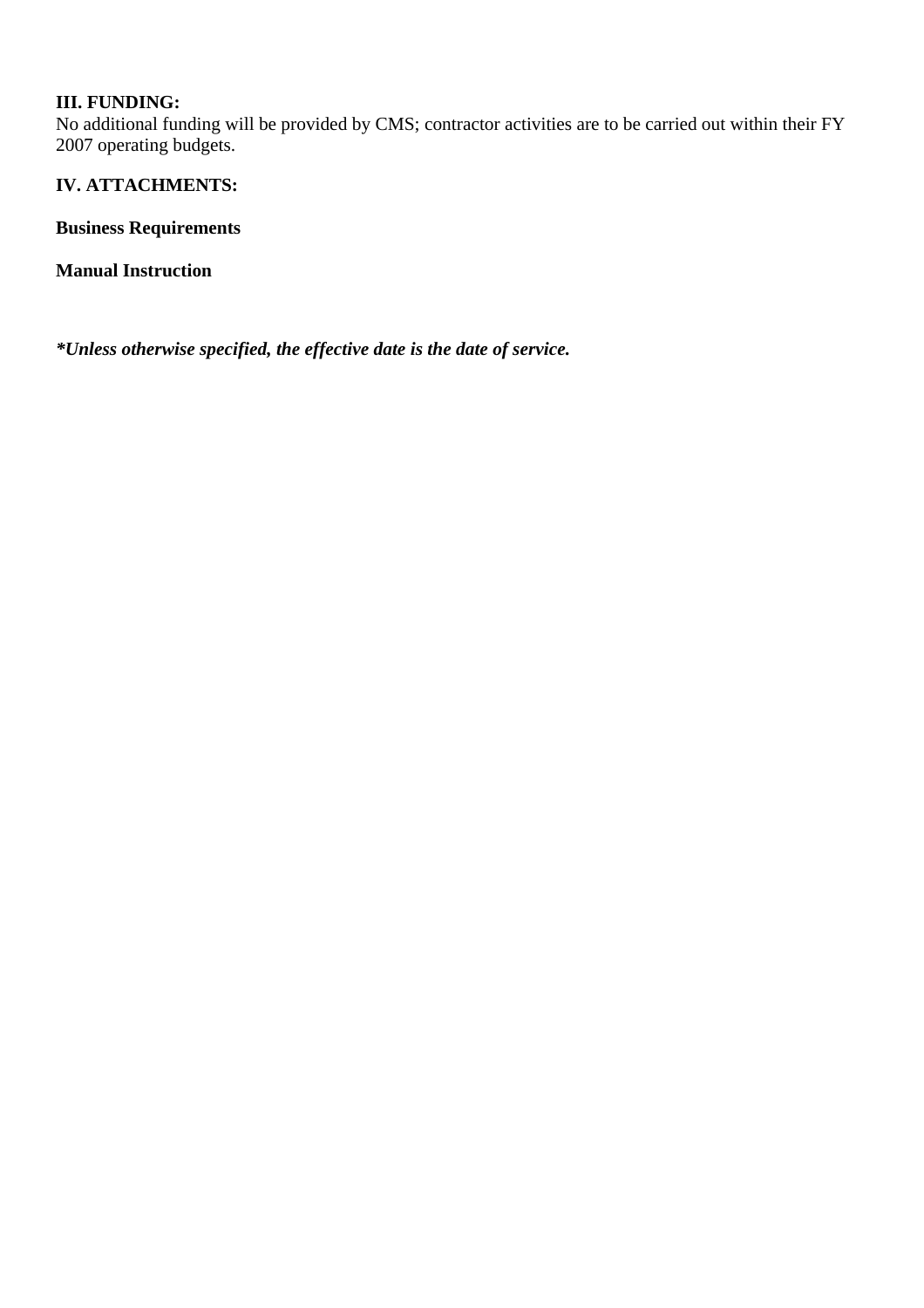# **Attachment - Business Requirements**

|  | Pub. 100-04   Transmittal: 1193   Date: March 9, 2007 | <b>Change Request 5208</b> |
|--|-------------------------------------------------------|----------------------------|

*NOTE: This transmittal rescinds and replaces Transmittal 1167, dated January 26, 2007. CR 5391, Transmittal 1187 dated February 23, 2007, inadvertently omitted information from CR 5208, section 80.3.2.1.2. This transmittal has been revised to incorporate the omitted information. All other information remains the same.*

**SUBJECT: Use of 9-digit ZIP Codes for Determining the Correct Payment Locality for Services Paid Under the Medicare Physician Fee Schedule (MPFS) and Anesthesia Services**

**This CR shall be implemented over the July and October 2007 releases. The design and analysis phases for the ZIP Code file changes shall be implemented with the July 2007 release and the coding, testing, and implementation phases shall be implemented with the October release.**

**All requirements for the Provider File Master Address ZIP Code detailed in requirements 5208.6 through 5208.6.1 shall be implemented with the July 2007 release.** 

#### **I. GENERAL INFORMATION**

**A. Background:** Medicare carriers have been directed to determine payment locality for services paid under the MPFS and anesthesia services by using the ZIP code on the claim of where the service was performed. It has come to the attention of CMS that some ZIP codes fall into more than one payment locality. The CMS ZIP code file uses the convention of the United States Postal Service which assigns these ZIP codes into dominant counties. In some cases, though the service may actually be rendered in one county, per the ZIP code it is assigned into a different county. This causes a payment issue when each of the counties has a different payment locality and therefore a different payment amount.

In order to correct this, CMS will require the submission of 9-digit ZIP codes to carriers for services paid under the MPFS and anesthesia services only when the services are provided in those ZIP code areas with which there is a problem except for services provided in Place of Service (POS) "Home," and for any other places of service that contractors currently consider to be the same as "Home." (Currently, there is no requirement for the submission of a ZIP code when the POS is "Home.")

Carriers and fiscal intermediaries (FIs) should note that though some states consist of a single pricing locality, zip codes can overlap states thus necessitating the submission of the 9-digit zip code in order to allow the process to identify the correct pricing locality.

Fiscal intermediaries determine locality based upon the ZIP code of the provider's physical address. This address, including the ZIP code, is stored on the provider file as the master address.

Claims for ambulance and laboratory services will continue to be submitted and priced using 5-digit ZIP codes by the carrier. Claims for ambulance services will continue to be priced using 5-digit ZIP codes by the FI. Laboratory services will continue to be priced by the FI using the locality for non-fee based services. Two ZIP code files will be provided; 5-digit ZIP codes (ZIP5) and 9-digit ZIP codes (ZIP 9).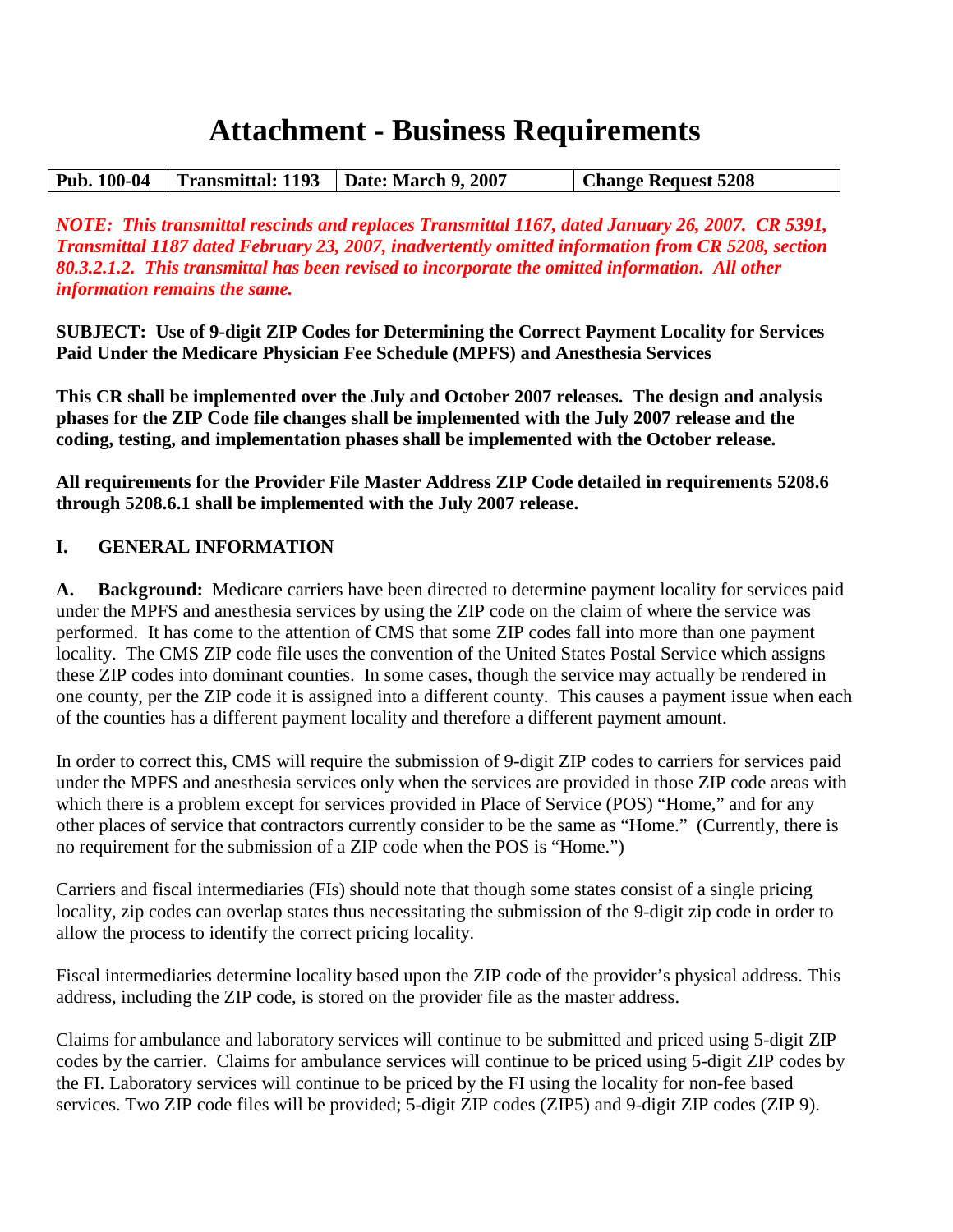Corresponding file layouts will also be provided. Quarterly updates will continue to be provided to these files. The 9-digit ZIP code file (ZIP9) will only provide 9-digit ZIP codes for the identified problem areas.

Carriers, FIs, and their standard systems will need to make accommodations to accept a revised file layout for the 5-digit ZIP codes and a new file layout for the 9-digit ZIP codes.

Change Requests (CRs) 5139 and 5338, the rewrite of the Program Integrity Manual will contain updated information on the use of the 9-digit ZIP code on the Form CMS 855-A. The quarterly CRs that currently provide the name of the zip code file will be utilized to announce the ZIP5 and ZIP9 file names at the appropriate times.

**B. Policy:** Services paid under the MPFS and anesthesia services are to be paid based on the payment locality where the service was performed.

#### **II. BUSINESS REQUIREMENTS**

*"Shall" denotes a mandatory requirement "Should" denotes an optional requirement*

|               | <b>Requirement   Requirements</b>                | Responsibility ("X" indicates the |              |               |                |                     |                        |              |               |  |   |  |             |  |  |  |
|---------------|--------------------------------------------------|-----------------------------------|--------------|---------------|----------------|---------------------|------------------------|--------------|---------------|--|---|--|-------------|--|--|--|
| <b>Number</b> |                                                  |                                   |              |               |                | columns that apply) |                        |              |               |  |   |  |             |  |  |  |
|               |                                                  | F                                 | $\mathbf{R}$ | $\mathcal{C}$ | D              |                     | Shared System<br>Other |              |               |  |   |  |             |  |  |  |
|               |                                                  |                                   | H            | a             |                |                     |                        |              |               |  | M |  | Maintainers |  |  |  |
|               |                                                  |                                   | H            | $\mathbf{r}$  | E<br>${\bf R}$ | $\overline{F}$      | M                      | V            | $\mathcal{C}$ |  |   |  |             |  |  |  |
|               |                                                  |                                   |              | r             | $\overline{C}$ | $\bf{I}$            | $\mathsf C$            | $\mathbf{M}$ | W             |  |   |  |             |  |  |  |
|               |                                                  |                                   |              | e             |                | S                   | S                      | S            | $\mathbf{F}$  |  |   |  |             |  |  |  |
|               |                                                  |                                   |              | r             |                | S                   |                        |              |               |  |   |  |             |  |  |  |
| 5208.1        | Effective for dates of service on or after       |                                   |              | $\mathbf{X}$  |                |                     | X                      |              |               |  |   |  |             |  |  |  |
|               | October 1, 2007, except for services provided in |                                   |              |               |                |                     |                        |              |               |  |   |  |             |  |  |  |
|               | POS "Home," which shall include any other        |                                   |              |               |                |                     |                        |              |               |  |   |  |             |  |  |  |
|               | POS codes the contractors consider to be         |                                   |              |               |                |                     |                        |              |               |  |   |  |             |  |  |  |
|               | equivalent to "Home," contractors shall require  |                                   |              |               |                |                     |                        |              |               |  |   |  |             |  |  |  |
|               | a 9-digit ZIP code to be entered for services    |                                   |              |               |                |                     |                        |              |               |  |   |  |             |  |  |  |
|               | paid under the MPFS and anesthesia services      |                                   |              |               |                |                     |                        |              |               |  |   |  |             |  |  |  |
|               | with the address that represents where the       |                                   |              |               |                |                     |                        |              |               |  |   |  |             |  |  |  |
|               | service was performed only when provided in      |                                   |              |               |                |                     |                        |              |               |  |   |  |             |  |  |  |
|               | one of the ZIP code areas on the attached list.  |                                   |              |               |                |                     |                        |              |               |  |   |  |             |  |  |  |
|               | (Attachment 3)                                   |                                   |              |               |                |                     |                        |              |               |  |   |  |             |  |  |  |
| 5208.1.1      | As services on the Purchased Diagnostic          |                                   |              | X             |                |                     | X                      |              |               |  |   |  |             |  |  |  |
|               | Abstract file are all payable under the MPFS,    |                                   |              |               |                |                     |                        |              |               |  |   |  |             |  |  |  |
|               | contractors shall apply the requirements for 9-  |                                   |              |               |                |                     |                        |              |               |  |   |  |             |  |  |  |
|               | digit zip codes to those codes as well.          |                                   |              |               |                |                     |                        |              |               |  |   |  |             |  |  |  |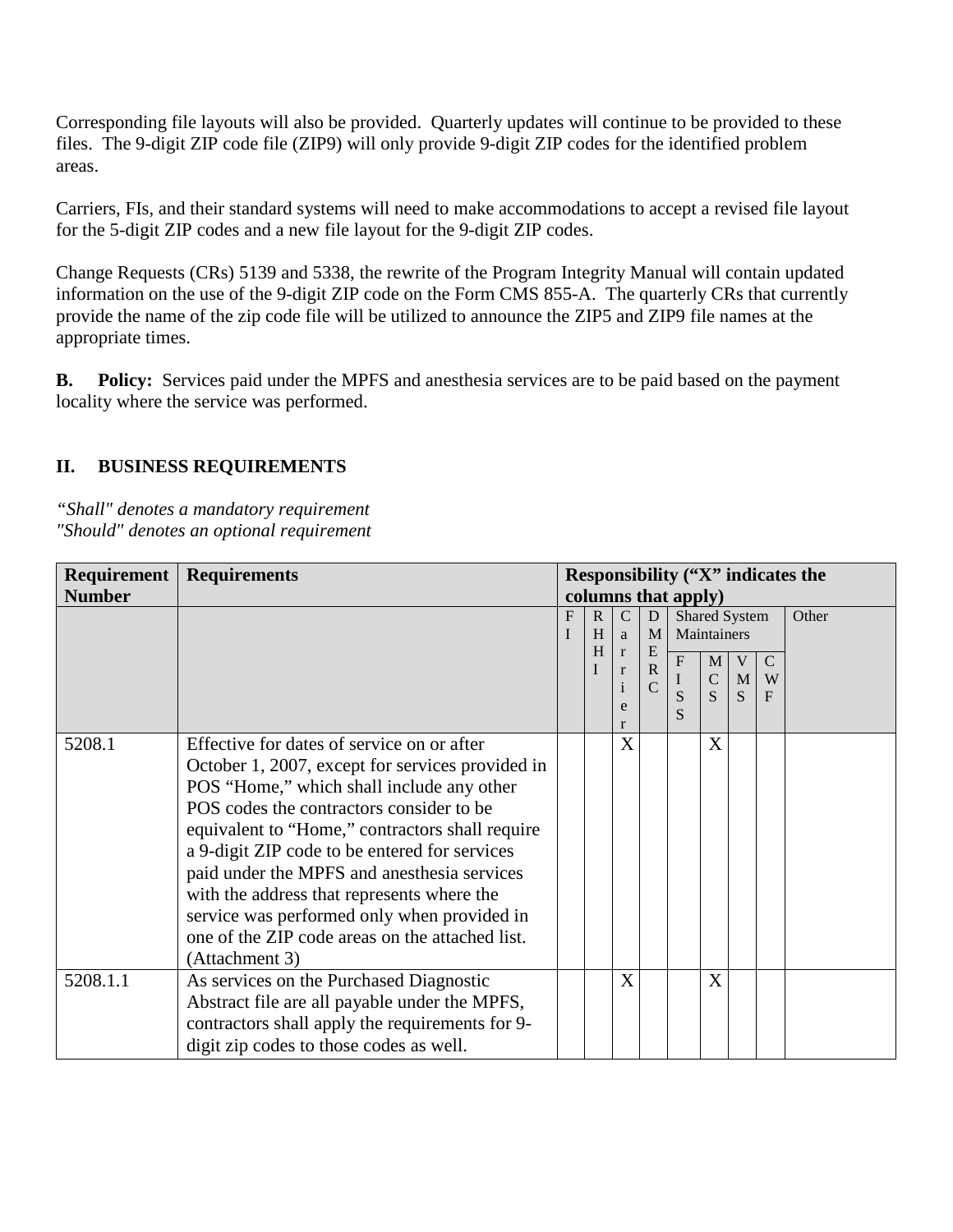| Requirement   | <b>Requirements</b>                                                                                                                                                                                                                       | Responsibility ("X" indicates the |                  |                             |                              |                     |                                 |                                   |                                  |       |
|---------------|-------------------------------------------------------------------------------------------------------------------------------------------------------------------------------------------------------------------------------------------|-----------------------------------|------------------|-----------------------------|------------------------------|---------------------|---------------------------------|-----------------------------------|----------------------------------|-------|
| <b>Number</b> |                                                                                                                                                                                                                                           |                                   |                  |                             |                              | columns that apply) |                                 |                                   |                                  |       |
|               |                                                                                                                                                                                                                                           | F<br>I                            | $\mathbf R$<br>H | $\overline{C}$              | $\mathbf D$<br>M             |                     | Shared System<br>Maintainers    |                                   |                                  | Other |
|               |                                                                                                                                                                                                                                           |                                   | H                | $\mathbf{a}$<br>$\mathbf r$ | ${\bf E}$                    |                     |                                 |                                   |                                  |       |
|               |                                                                                                                                                                                                                                           |                                   |                  | $\mathbf r$<br>$\mathbf{i}$ | $\mathbf R$<br>$\mathcal{C}$ | ${\bf F}$<br>I<br>S | $\mathbf M$<br>$\mathbf C$<br>S | $\mathbf{V}$<br>M<br><sub>S</sub> | $\mathbf C$<br>W<br>$\mathbf{F}$ |       |
|               |                                                                                                                                                                                                                                           |                                   |                  | e<br>$\mathbf{r}$           |                              | S                   |                                 |                                   |                                  |       |
| 5208.1.2      | Contractors shall note that the following BRs,<br>excluding 5208.6 through 5208.10 only apply to<br>the subset of claims described in BR 5208.1.                                                                                          |                                   |                  | X                           |                              |                     | X                               |                                   |                                  |       |
| 5208.1.2      | Contractors shall find specific requirements for<br>where the address information must be entered<br>in Pub. 100-04, Chapter 1, Section 10.1.1.1.                                                                                         |                                   |                  | X                           |                              |                     | X                               |                                   |                                  |       |
| 5208.2        | Effective for dates of service on or after<br>October 1, 2007, contractors shall implement<br>the attached revised file layout for the 5-digit<br>ZIP code file (ZIP5) which contains the Plus-<br>four flag. (Attachment 1)              | X                                 |                  | X                           |                              | X                   | X                               |                                   |                                  |       |
| 5208.2.1      | Contractors shall be notified through e-mail in<br>mid-July 2007 of the availability of a test file<br>for the revised 5-digit zip code file (ZIP5).                                                                                      | $\boldsymbol{\mathrm{X}}$         |                  | X                           |                              | X                   | X                               |                                   |                                  |       |
| 5208.3        | Effective for dates of service on or after<br>October 1, 2007, contractors shall implement<br>the attached revised file layout for the 9-digit<br>ZIP code file (ZIP9). (Attachment 2)                                                    | X                                 |                  | X                           |                              | X                   | X                               |                                   |                                  |       |
| 5208.3.1      | Contractors shall be notified through e-mail in<br>mid-July 2007 of the availability of a test file<br>for the new 9-digit zip code file (ZIP9).                                                                                          | X                                 |                  | X                           |                              | $\boldsymbol{X}$    | X                               |                                   |                                  |       |
| 5208.4        | Contractors shall first search the ZIP5 file using<br>the 5-digit service facility location ZIP code.                                                                                                                                     |                                   |                  | X                           |                              |                     | X                               |                                   |                                  |       |
| 5208.4.1      | When a match is found on the ZIP5 file and the<br>Plus-four flag is set to 1, the contractors shall<br>then determine if the claim includes the Plus<br>four ZIP code extension.                                                          |                                   |                  | X                           |                              |                     | X                               |                                   |                                  |       |
| 5208.4.1.1    | If the Plus four ZIP code extension is present on<br>the claim, the contractors shall search the ZIP9<br>file using the 9-digit service facility location<br>ZIP code and price the claim using the<br>carrier/locality on the ZIP9 File. |                                   |                  | X                           |                              |                     | X                               |                                   |                                  |       |
| 5208.4.1.2    | If the Plus four ZIP code extension is required<br>and is not present on the claim, the contractors<br>shall treat the claim as unprocessable.                                                                                            |                                   |                  | X                           |                              |                     | X                               |                                   |                                  |       |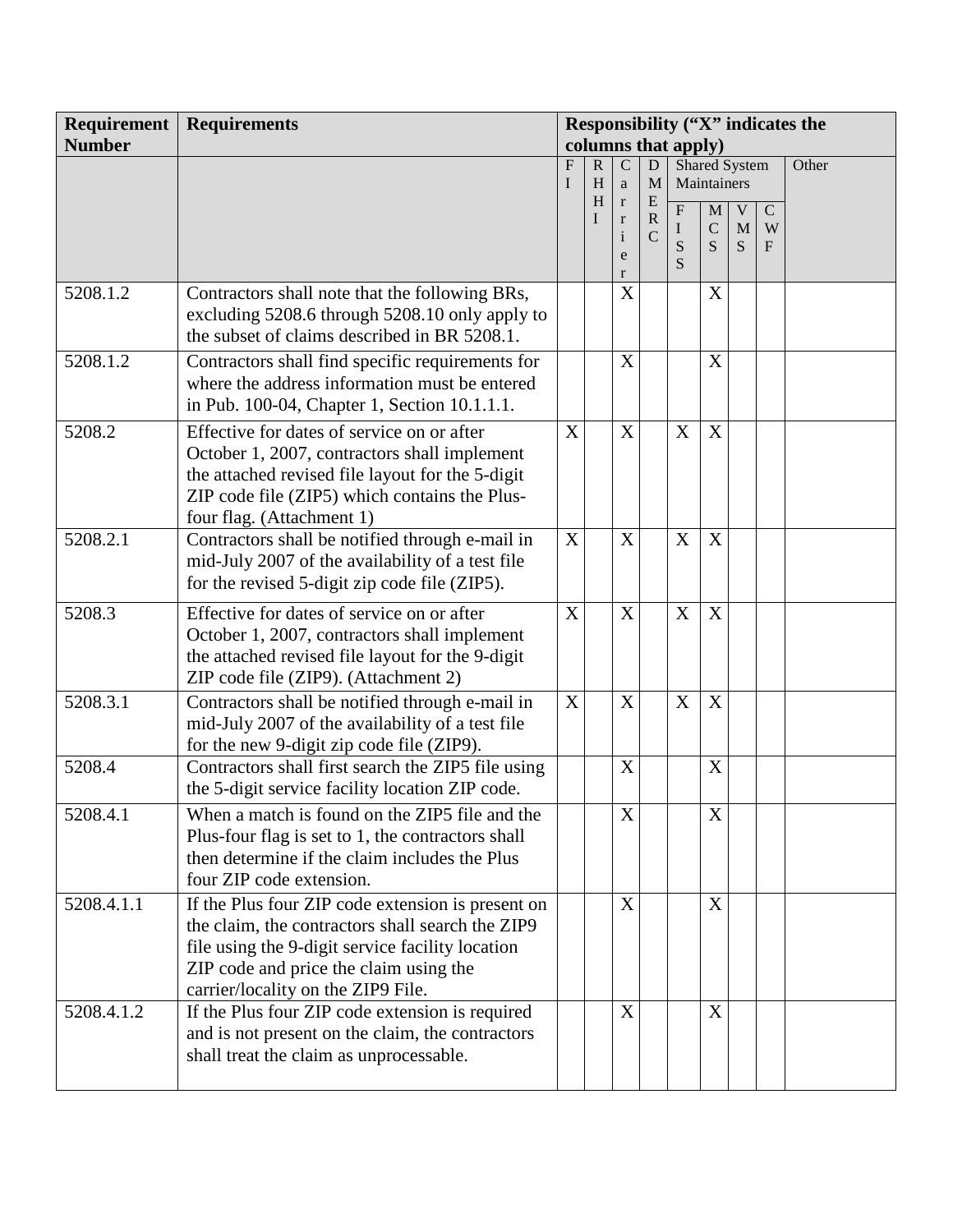| Requirement   | <b>Requirements</b>                                | Responsibility ("X" indicates the |             |                                |                |                         |                      |                             |                  |       |
|---------------|----------------------------------------------------|-----------------------------------|-------------|--------------------------------|----------------|-------------------------|----------------------|-----------------------------|------------------|-------|
| <b>Number</b> |                                                    |                                   |             |                                |                | columns that apply)     |                      |                             |                  |       |
|               |                                                    | F                                 | $\mathbf R$ | $\mathcal{C}$                  | ${\bf D}$      |                         | <b>Shared System</b> |                             |                  | Other |
|               |                                                    | I                                 | H<br>H      | a<br>$\mathbf r$               | M<br>${\bf E}$ |                         | Maintainers          |                             |                  |       |
|               |                                                    |                                   | I           | $\bf r$                        | $\mathbf R$    | $\overline{\mathrm{F}}$ | $\mathbf{M}$         | $\mathbf V$                 | $\mathbf C$      |       |
|               |                                                    |                                   |             | $\mathbf{i}$                   | $\mathcal{C}$  | I<br>S                  | $\mathsf C$<br>S     | $\mathbf M$<br><sub>S</sub> | W<br>$\mathbf F$ |       |
|               |                                                    |                                   |             | e                              |                | S                       |                      |                             |                  |       |
| 5208.4.1.3    | If the Plus four ZIP code extension is required    |                                   |             | r<br>$\boldsymbol{\mathrm{X}}$ |                |                         | X                    |                             |                  |       |
|               | and is present on the claim, but does not match    |                                   |             |                                |                |                         |                      |                             |                  |       |
|               | a 4-digit extension on file, the contractors shall |                                   |             |                                |                |                         |                      |                             |                  |       |
|               | manually verify the 4-digit extension to identify  |                                   |             |                                |                |                         |                      |                             |                  |       |
|               | a potential coding error on the claim or a new 4-  |                                   |             |                                |                |                         |                      |                             |                  |       |
|               | digit extension established by the United States   |                                   |             |                                |                |                         |                      |                             |                  |       |
|               | Postal Service (USPS).                             |                                   |             |                                |                |                         |                      |                             |                  |       |
| 5208.4.1.3.1  | Contractors shall find ZIP code and county         |                                   |             | X                              |                |                         |                      |                             |                  |       |
|               | information at the USPS Web site at                |                                   |             |                                |                |                         |                      |                             |                  |       |
|               | http://www.usps.com/, or consult other             |                                   |             |                                |                |                         |                      |                             |                  |       |
|               | commercially available sources of ZIP code         |                                   |             |                                |                |                         |                      |                             |                  |       |
|               | information.                                       |                                   |             |                                |                |                         |                      |                             |                  |       |
| 5208.4.1.3.2  | If this process validates the 4-digit extension,   |                                   |             | X                              |                |                         |                      |                             |                  |       |
|               | contractors shall process the claim.               |                                   |             |                                |                |                         |                      |                             |                  |       |
| 5208.4.1.3.2. | Contractors shall use the "Revision to Payment     |                                   |             | X                              |                |                         |                      |                             |                  |       |
|               | Policies Under the Physician Fee Schedule" that    |                                   |             |                                |                |                         |                      |                             |                  |       |
|               | is published annually in the Federal Register, or  |                                   |             |                                |                |                         |                      |                             |                  |       |
|               | any other resource they may have, to determine     |                                   |             |                                |                |                         |                      |                             |                  |       |
|               | the appropriate payment locality for the ZIP       |                                   |             |                                |                |                         |                      |                             |                  |       |
|               | code with the new 4-digit extension.               |                                   |             |                                |                |                         |                      |                             |                  |       |
| 5208.4.1.3.3  | If this process does not validate the 4-digit      |                                   |             | X                              |                |                         |                      |                             |                  |       |
|               | extension, contractors shall treat the claim as    |                                   |             |                                |                |                         |                      |                             |                  |       |
|               | unprocessable.                                     |                                   |             |                                |                |                         |                      |                             |                  |       |
| 520 8.4.1.4   | Contractors shall return the following             |                                   |             | $\mathbf X$                    |                |                         |                      |                             |                  |       |
|               | Remittance Advice and Remark Code Messages         |                                   |             |                                |                |                         |                      |                             |                  |       |
|               | when the claim is unprocessable:                   |                                   |             |                                |                |                         |                      |                             |                  |       |
|               |                                                    |                                   |             |                                |                |                         |                      |                             |                  |       |
|               | Adjustment Reason Code 16 – Claim/service          |                                   |             |                                |                |                         |                      |                             |                  |       |
|               | lacks information which is needed for              |                                   |             |                                |                |                         |                      |                             |                  |       |
|               | adjudication. Additional information is            |                                   |             |                                |                |                         |                      |                             |                  |       |
|               | supplied using remittance advice remark codes      |                                   |             |                                |                |                         |                      |                             |                  |       |
|               | whenever appropriate.                              |                                   |             |                                |                |                         |                      |                             |                  |       |
|               |                                                    |                                   |             |                                |                |                         |                      |                             |                  |       |
|               | Remark Code MA 130 – Your claim contains           |                                   |             |                                |                |                         |                      |                             |                  |       |
|               | incomplete and/or invalid information, and no      |                                   |             |                                |                |                         |                      |                             |                  |       |
|               | appeals rights are afforded because the claim is   |                                   |             |                                |                |                         |                      |                             |                  |       |
|               | unprocessable. Please submit a new claim with      |                                   |             |                                |                |                         |                      |                             |                  |       |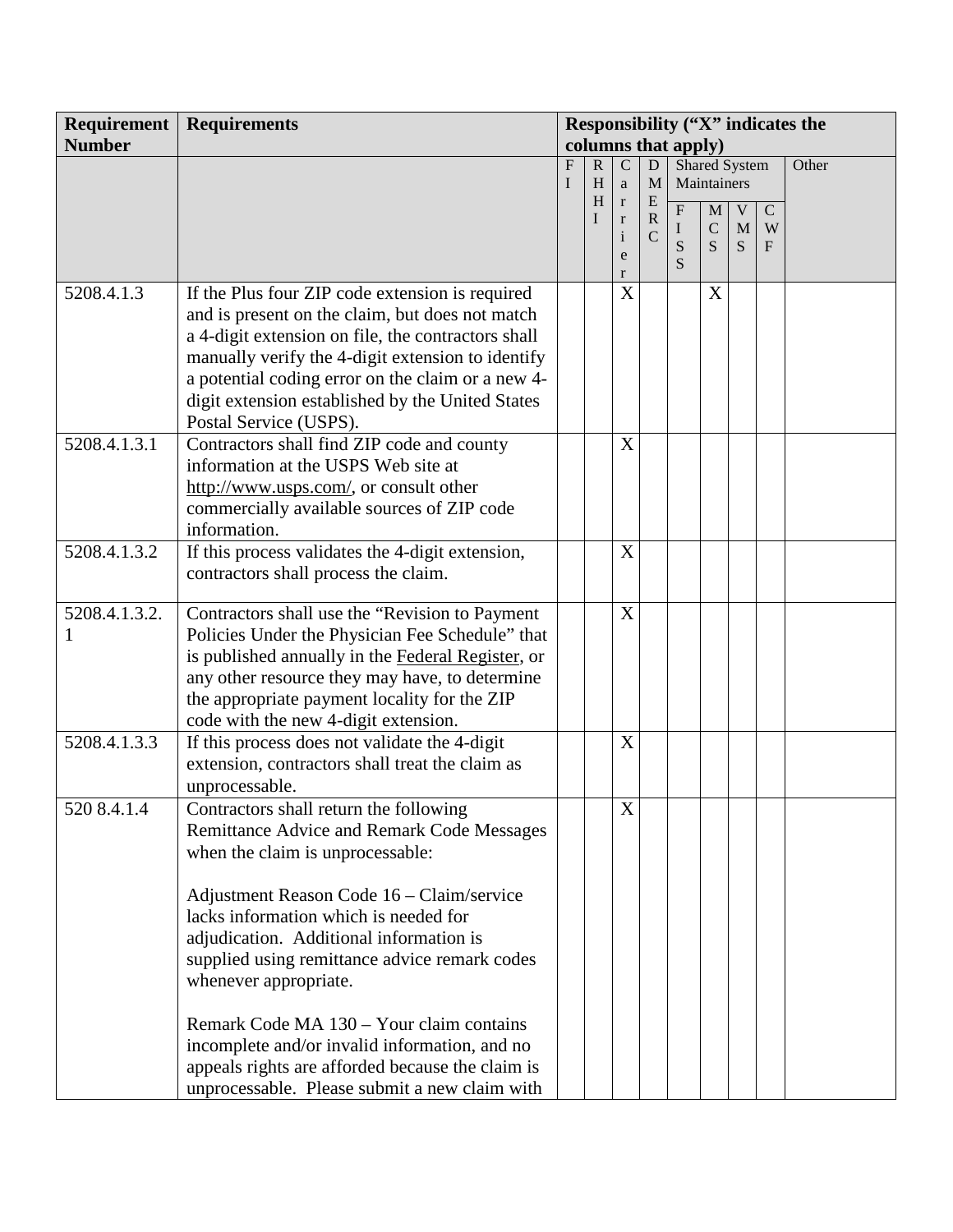| Requirement   | <b>Requirements</b>                                | Responsibility ("X" indicates the |                   |                        |                        |                     |                      |              |             |       |
|---------------|----------------------------------------------------|-----------------------------------|-------------------|------------------------|------------------------|---------------------|----------------------|--------------|-------------|-------|
| <b>Number</b> |                                                    |                                   |                   |                        |                        | columns that apply) |                      |              |             |       |
|               |                                                    | $\mathbf{F}$                      | $\mathbf{R}$      | ${\bf C}$              | ${\bf D}$              |                     | <b>Shared System</b> |              |             | Other |
|               |                                                    | I                                 | H                 | a                      | M                      |                     | Maintainers          |              |             |       |
|               |                                                    |                                   | H<br>$\mathbf{I}$ | $\mathbf r$<br>$\bf r$ | ${\bf E}$<br>${\bf R}$ | $\overline{F}$      | $\mathbf M$          | $\mathbf V$  | $\mathbf C$ |       |
|               |                                                    |                                   |                   | $\rm i$                | $\mathcal{C}$          | I                   | $\mathsf C$          | M            | W           |       |
|               |                                                    |                                   |                   | e                      |                        | S<br>S              | S                    | <sub>S</sub> | F           |       |
|               |                                                    |                                   |                   | r                      |                        |                     |                      |              |             |       |
|               | the complete/correct information.                  |                                   |                   |                        |                        |                     |                      |              |             |       |
|               |                                                    |                                   |                   |                        |                        |                     |                      |              |             |       |
|               | Remark Code MA114 – Missing/incomplete/            |                                   |                   |                        |                        |                     |                      |              |             |       |
|               | information on where the services were             |                                   |                   |                        |                        |                     |                      |              |             |       |
|               | furnished.                                         |                                   |                   |                        |                        |                     |                      |              |             |       |
| 5208.4.2      | When a match is found on the ZIP5 File and the     |                                   |                   | X                      |                        |                     | X                    |              |             |       |
|               | Plus-four flag is set to 0, the contractor shall   |                                   |                   |                        |                        |                     |                      |              |             |       |
|               | then price the claim using the carrier/locality on |                                   |                   |                        |                        |                     |                      |              |             |       |
|               | the ZIP5 file regardless of whether a 4-digit      |                                   |                   |                        |                        |                     |                      |              |             |       |
|               | extension has been included.                       |                                   |                   |                        |                        |                     |                      |              |             |       |
| 5208.5        | Contractors processing ambulance and               | X                                 |                   | X                      |                        | X                   | X                    |              |             |       |
|               | laboratory services shall continue to require      |                                   |                   |                        |                        |                     |                      |              |             |       |
|               | only the submission of a 5-digit ZIP code for      |                                   |                   |                        |                        |                     |                      |              |             |       |
|               | those services.                                    |                                   |                   |                        |                        |                     |                      |              |             |       |
| 5208.5.1      | Contractors shall use the 5-digit ZIP code file    | X                                 |                   | X                      |                        | X                   | $\mathbf X$          |              |             |       |
|               | (ZIP5) to correctly determine the pricing          |                                   |                   |                        |                        |                     |                      |              |             |       |
|               | locality for these services.                       |                                   |                   |                        |                        |                     |                      |              |             |       |
| 5208.6        | Contractors shall educate providers beginning      | X                                 |                   |                        |                        |                     |                      |              |             |       |
|               | July 01, 2007 that claims with dates of service    |                                   |                   |                        |                        |                     |                      |              |             |       |
|               | on or after October 01, 2007 shall be returned to  |                                   |                   |                        |                        |                     |                      |              |             |       |
|               | the provider (RTP) as unprocessable when the       |                                   |                   |                        |                        |                     |                      |              |             |       |
|               | plus-four flag is set to '1' and the provider file |                                   |                   |                        |                        |                     |                      |              |             |       |
|               | master address ZIP code is 5-digits, the last 4-   |                                   |                   |                        |                        |                     |                      |              |             |       |
|               | digits of a 9-digit ZIP code are zeroes, or the    |                                   |                   |                        |                        |                     |                      |              |             |       |
|               | last 4-digits of a 9-digit ZIP code do not match   |                                   |                   |                        |                        |                     |                      |              |             |       |
|               | a 4-digit extension on the ZIP code file.          |                                   |                   |                        |                        |                     |                      |              |             |       |
| 5208.6.1      | Contractors shall educate providers beginning      | X                                 |                   |                        |                        |                     |                      |              |             |       |
|               | July 01, 2007 that the practice location ZIP       |                                   |                   |                        |                        |                     |                      |              |             |       |
|               | code must be updated on a CMS-855A in order        |                                   |                   |                        |                        |                     |                      |              |             |       |
|               | to update the provider file master address ZIP     |                                   |                   |                        |                        |                     |                      |              |             |       |
|               | code with a valid 9-digit ZIP code for claims      |                                   |                   |                        |                        |                     |                      |              |             |       |
|               | that are RTPd for an invalid 9-digit ZIP code.     |                                   |                   |                        |                        |                     |                      |              |             |       |
|               | <b>NOTE:</b> Change Request 4094, transmittal      |                                   |                   |                        |                        |                     |                      |              |             |       |
|               | number 250, dated November 17, 2006 states         |                                   |                   |                        |                        |                     |                      |              |             |       |
|               | that fiscal intermediary standard system (FISS)    |                                   |                   |                        |                        |                     |                      |              |             |       |
|               | master provider file fields can only be updated    |                                   |                   |                        |                        |                     |                      |              |             |       |
|               | with data from the Provider Enrollment, Chain      |                                   |                   |                        |                        |                     |                      |              |             |       |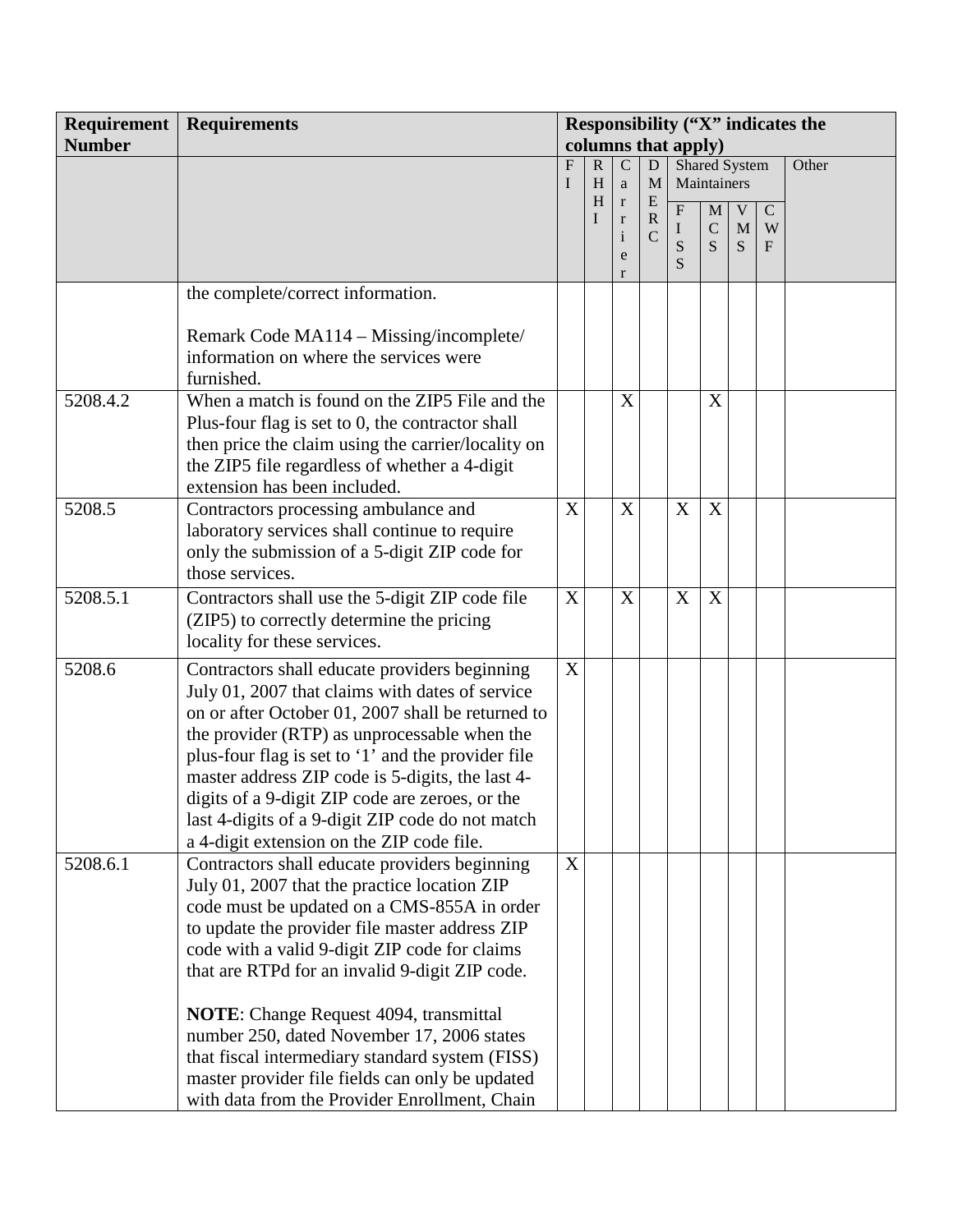| Requirement   | <b>Requirements</b>                                | Responsibility ("X" indicates the<br>columns that apply) |                       |                              |                  |                   |               |   |             |       |
|---------------|----------------------------------------------------|----------------------------------------------------------|-----------------------|------------------------------|------------------|-------------------|---------------|---|-------------|-------|
| <b>Number</b> |                                                    |                                                          |                       |                              |                  |                   |               |   |             |       |
|               |                                                    | F                                                        | $\mathbf{R}$          | $\mathcal{C}$                | D                |                   | Shared System |   |             | Other |
|               |                                                    |                                                          | H<br>M<br>I<br>a<br>H |                              |                  |                   | Maintainers   |   |             |       |
|               |                                                    |                                                          |                       | $\mathbf{r}$<br>$\mathbf{r}$ | E<br>$\mathbf R$ | $\overline{F}$    | M             | V | $\mathbf C$ |       |
|               |                                                    |                                                          |                       | $\mathbf{1}$                 | $\mathcal{C}$    | $\bf{I}$          | ${\bf C}$     | M | W           |       |
|               |                                                    |                                                          |                       | e                            |                  | S<br>$\mathbf{S}$ | S             | S | F           |       |
|               |                                                    |                                                          |                       | r                            |                  |                   |               |   |             |       |
|               | and Ownership System (PECOS).                      |                                                          |                       |                              |                  |                   |               |   |             |       |
|               |                                                    |                                                          |                       |                              |                  |                   |               |   |             |       |
| 5208.7        | Effective for dates of service on or after         | X                                                        |                       |                              |                  |                   |               |   |             |       |
|               | October 01, 2007, the FI shall price the claim     |                                                          |                       |                              |                  |                   |               |   |             |       |
|               | using the locality associated with the 5-digit     |                                                          |                       |                              |                  |                   |               |   |             |       |
|               | ZIP code when the plus-four flag is set to $0$ .   |                                                          |                       |                              |                  |                   |               |   |             |       |
| 5208.8        | Effective for dates of service on or after         | X                                                        |                       |                              |                  |                   |               |   |             |       |
|               | October 01, 2007, the FI shall price the claim     |                                                          |                       |                              |                  |                   |               |   |             |       |
|               | using the locality associated with the 9-digit     |                                                          |                       |                              |                  |                   |               |   |             |       |
|               | ZIP code when the plus-four flag is set to $'1'$ . |                                                          |                       |                              |                  |                   |               |   |             |       |
| 5208.9        | Effective for dates of service on or after         |                                                          |                       |                              |                  | X                 |               |   |             |       |
|               | October 01, 2007, the FISS shall RTP claims        |                                                          |                       |                              |                  |                   |               |   |             |       |
|               | paid based upon the provider's locality when       |                                                          |                       |                              |                  |                   |               |   |             |       |
|               | the plus-four flag is set to '1' and the provider  |                                                          |                       |                              |                  |                   |               |   |             |       |
|               | file master address ZIP code is 5-digits, the last |                                                          |                       |                              |                  |                   |               |   |             |       |
|               | 4-digits of a 9-digit ZIP code are zeroes, or the  |                                                          |                       |                              |                  |                   |               |   |             |       |
|               | last 4-digits of a 9-digit ZIP code do not match   |                                                          |                       |                              |                  |                   |               |   |             |       |
|               | a 4-digit extension on the ZIP code file.          |                                                          |                       |                              |                  |                   |               |   |             |       |

## **III. PROVIDER EDUCATION**

| Requirement   | <b>Requirements</b>                                                                                                                                                                                                                                                                                                                                                                                                                   | Responsibility ("X" indicates the |                        |                                             |                                           |                                                                                                |                        |                   |       |
|---------------|---------------------------------------------------------------------------------------------------------------------------------------------------------------------------------------------------------------------------------------------------------------------------------------------------------------------------------------------------------------------------------------------------------------------------------------|-----------------------------------|------------------------|---------------------------------------------|-------------------------------------------|------------------------------------------------------------------------------------------------|------------------------|-------------------|-------|
| <b>Number</b> |                                                                                                                                                                                                                                                                                                                                                                                                                                       | columns that apply)               |                        |                                             |                                           |                                                                                                |                        |                   |       |
|               |                                                                                                                                                                                                                                                                                                                                                                                                                                       | F                                 | $\mathbb{R}$<br>H<br>H | C<br>a<br>$\mathbf{r}$<br>$\mathbf{r}$<br>e | D<br>M<br>E<br>${\bf R}$<br>$\mathcal{C}$ | <b>Shared System</b><br>Maintainers<br>$\boldsymbol{\mathrm{F}}$<br>M<br>$\mathbf C$<br>S<br>S | V<br>$\mathbf{M}$<br>S | W<br>$\mathbf{F}$ | Other |
| 5208.10       | A provider education article related to this<br>instruction will be available at<br>www.cms.hhs.gov/medlearn/matters shortly<br>after the CR is released. You will receive<br>notification of the article release via the<br>established "medlearn matters" listserv.<br>Contractors shall post this article, or a direct<br>link to this article, on their Web site and include<br>information about it in a listsery message within | X                                 |                        | X                                           |                                           |                                                                                                |                        |                   |       |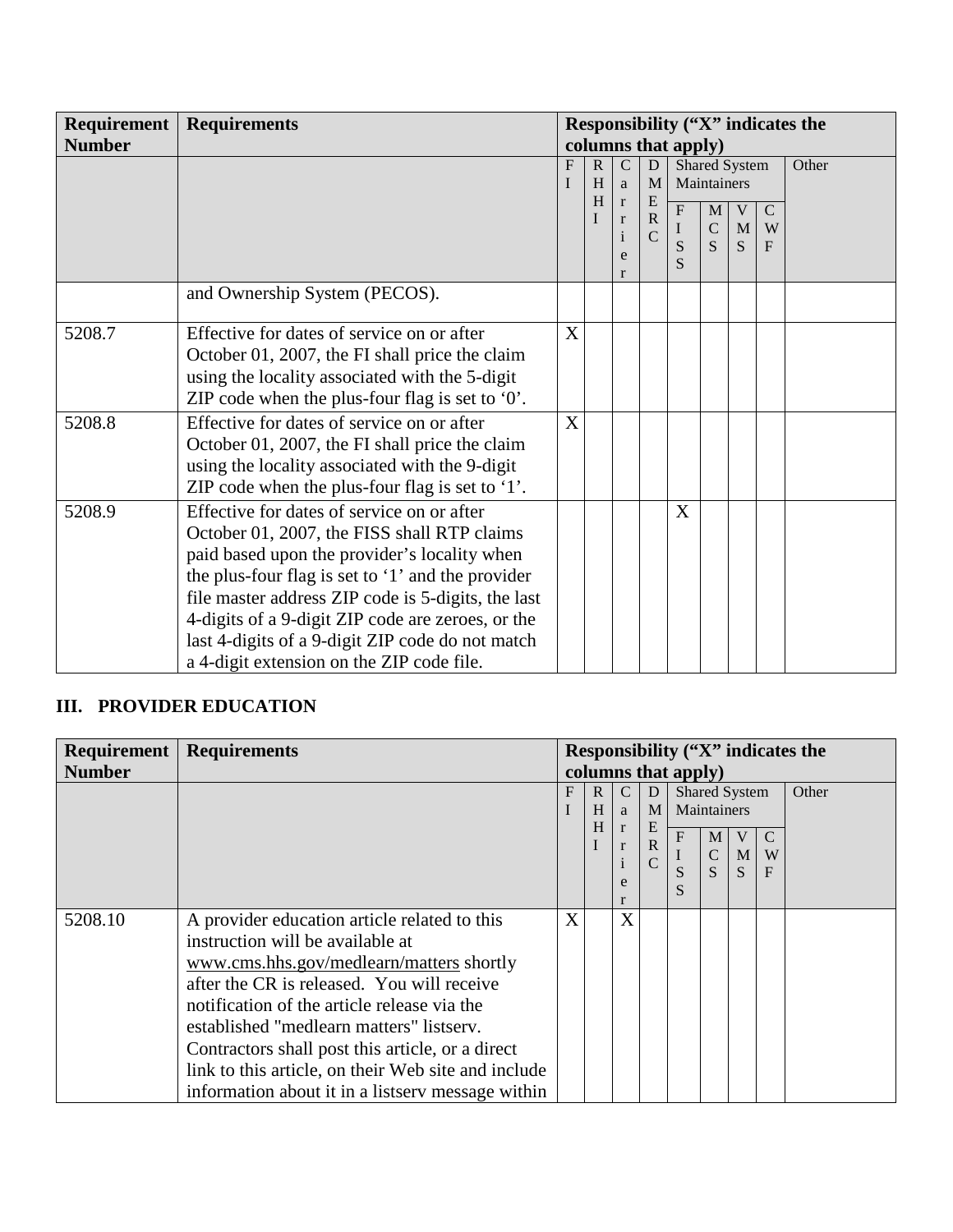|               | <b>Requirement   Requirements</b>                | <b>Responsibility ("X"</b> indicates the |              |               |                  |           |               |              |               |       |
|---------------|--------------------------------------------------|------------------------------------------|--------------|---------------|------------------|-----------|---------------|--------------|---------------|-------|
| <b>Number</b> |                                                  | columns that apply)                      |              |               |                  |           |               |              |               |       |
|               |                                                  | F                                        | $\mathbf{R}$ | $\mathcal{C}$ | D                |           | Shared System |              |               | Other |
|               |                                                  |                                          | H            | a             | M <sub>1</sub>   |           | Maintainers   |              |               |       |
|               |                                                  |                                          | H            | $\mathbf{r}$  | E<br>$\mathbf R$ | ${\bf F}$ | M             | V            | $\mathcal{C}$ |       |
|               |                                                  |                                          |              | $\mathbf{r}$  | $\overline{C}$   |           | $\mathbf C$   | $\mathbf{M}$ | W             |       |
|               |                                                  |                                          |              | e             |                  |           | S             | <sub>S</sub> | $\mathbf F$   |       |
|               |                                                  |                                          |              |               |                  |           |               |              |               |       |
|               | 1 week of the availability of the provider       |                                          |              |               |                  |           |               |              |               |       |
|               | education article. In addition, the provider     |                                          |              |               |                  |           |               |              |               |       |
|               | education article shall be included in your next |                                          |              |               |                  |           |               |              |               |       |
|               | regularly scheduled bulletin and incorporated    |                                          |              |               |                  |           |               |              |               |       |
|               | into any educational events on this topic.       |                                          |              |               |                  |           |               |              |               |       |
|               | Contractors are free to supplement Medlearn      |                                          |              |               |                  |           |               |              |               |       |
|               | Matters articles with localized information that |                                          |              |               |                  |           |               |              |               |       |
|               | would benefit their provider community in        |                                          |              |               |                  |           |               |              |               |       |
|               | billing and administering the Medicare program   |                                          |              |               |                  |           |               |              |               |       |
|               | correctly.                                       |                                          |              |               |                  |           |               |              |               |       |

## **IV. SUPPORTING INFORMATION AND POSSIBLE DESIGN CONSIDERATIONS**

#### **A. Other Instructions: N/A**

| $\vert$ X-Ref Requirement #   Instructions |  |
|--------------------------------------------|--|
|                                            |  |

## **B. Design Considerations: N/A**

| X-Ref Requirement #   Recommendation for Medicare System Requirements |
|-----------------------------------------------------------------------|
|                                                                       |

#### **C. Interfaces: N/A**

### **D. Contractor Financial Reporting /Workload Impact: N/A**

- **E. Dependencies: N/A**
- **F. Testing Considerations: N/A**

## **V. SCHEDULE, CONTACTS, AND FUNDING**

| <b>Effective Date*:</b> July 1, 2007 for Provider File | No additional funding will be    |
|--------------------------------------------------------|----------------------------------|
| Master Address ZIP Code requirements $(5208.6 -$       | provided by CMS; contractor      |
| $5208.6.1$ ).                                          | activities are to be carried out |
|                                                        | within their FY 2007 operating   |
| October 1, 2007 for changes related to the ZIP Code    | budgets.                         |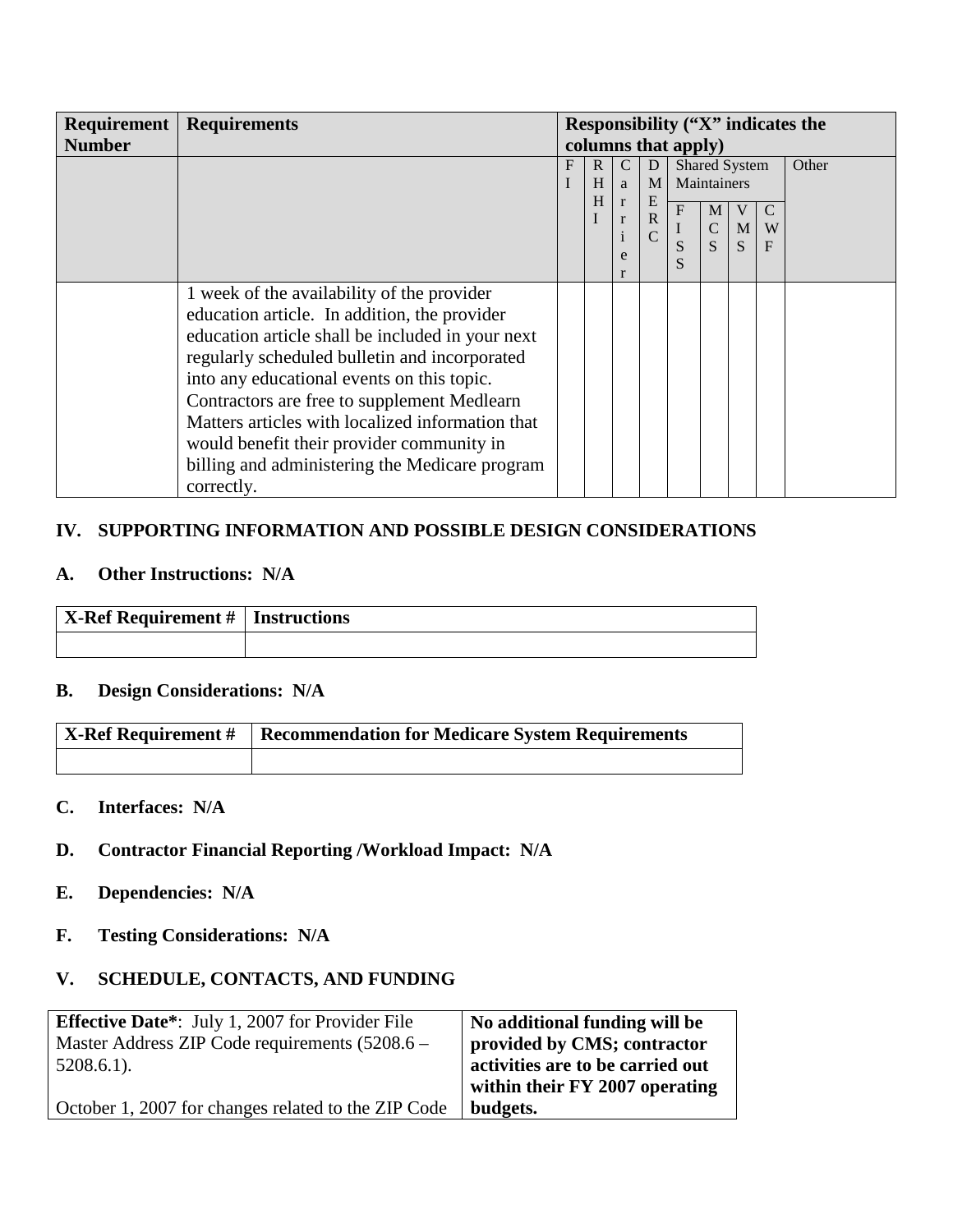| file.                                                                                                                                                                                                                     |  |
|---------------------------------------------------------------------------------------------------------------------------------------------------------------------------------------------------------------------------|--|
| <b>Implementation Date:</b> July 3, 2007 for design and<br>analysis of ZIP Code file.                                                                                                                                     |  |
| July 3, 2007 for Provider File Master Address ZIP<br>Code requirements $(5208.6 - 5208.6.1)$ .                                                                                                                            |  |
| October 1, 2007 for Coding, testing, and<br>implementation of the ZIP Code file.                                                                                                                                          |  |
| <b>Pre-Implementation Contact(s): Carrier claims</b><br>processing - Leslie Trazzi;<br>leslie.trazzi@cms.hhs.gov; Fiscal intermediary<br>claims processing; Susan Guerin at (410) 786-6138<br>or susan.guerin@cms.hhs.gov |  |
| <b>Post-Implementation Contact(s): Regional Office;</b><br>www.cms.hhs.gov/RegionalOffices/                                                                                                                               |  |

\***Unless otherwise specified, the effective date is the date of service.**

Attachment(s)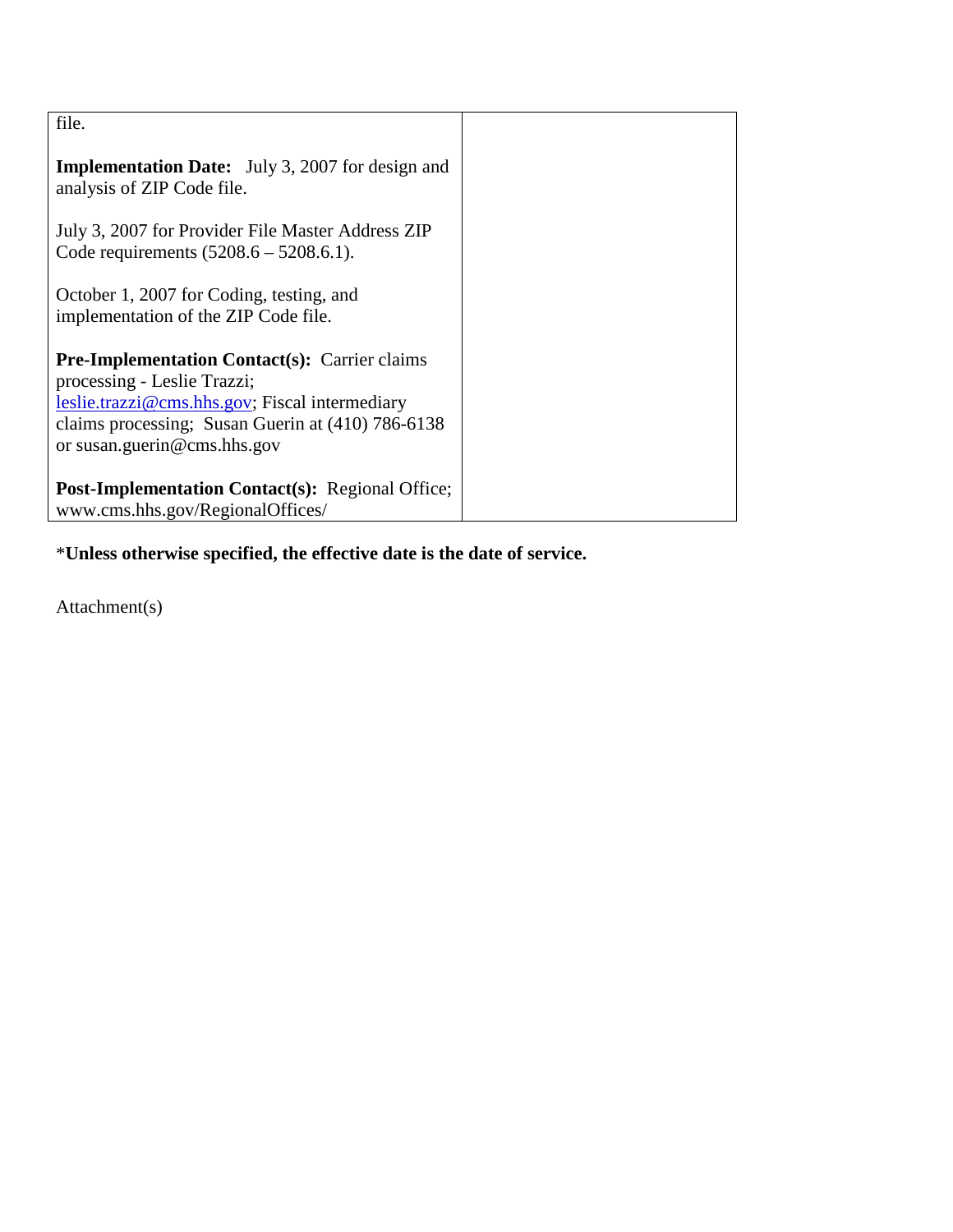#### Attachment 1

# **ZIP5 Code to Locality Record Layout**

**(Effective for dates of service on or after October 1, 2007.)**

| <b>Field Name</b>       | <b>Beg. Position</b> | <b>End Position</b> | Length         | <b>Comments</b>                            |
|-------------------------|----------------------|---------------------|----------------|--------------------------------------------|
| <b>State</b>            |                      |                     | 2              |                                            |
| Zip Code                | 3                    |                     |                |                                            |
| Carrier                 | 8                    | 12                  |                |                                            |
| <b>Pricing Locality</b> | 13                   | 14                  | 2              |                                            |
| Rural Indicator         | 15                   | 15                  |                | blank=urban, R=rural, B=super rural        |
| Bene. LAB CB Locality   | 16                   | 17                  | $\overline{2}$ | Lab competitive bid locality               |
|                         |                      |                     |                | $Z1 = CBA 1$                               |
|                         |                      |                     |                | $Z2 = CBA2$                                |
|                         |                      |                     |                | $Z9$ = Not a demonstration locality        |
| Filler                  | 18                   | 20                  | 3              |                                            |
| Plus Four Flag          | 21                   | 21                  |                | $0 = no + 4$ extension, $1 = +4$ extension |
| Filler                  | 22                   | 75                  | 54             |                                            |
| Year/Quarter            | 76                   | 80                  | 5              | YYYYO                                      |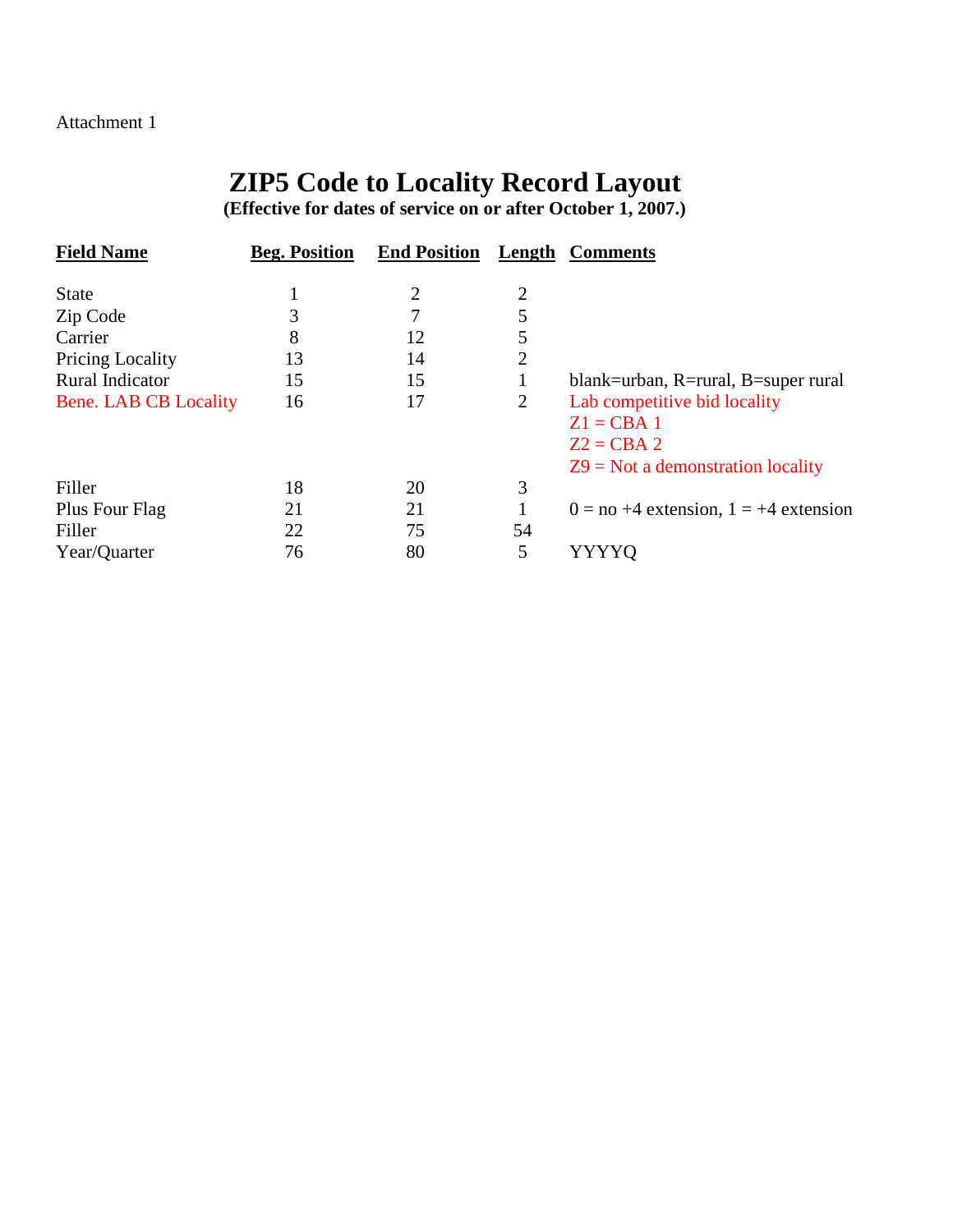### Attachment 2

# **ZIP9 Code to Locality Record Layout**

**(Effective for dates of service on or after October 1, 2007.)**

| <b>Beg. Position</b> | <b>End Position</b> | Length | <b>Comments</b>                            |
|----------------------|---------------------|--------|--------------------------------------------|
|                      |                     |        |                                            |
| 3                    |                     |        |                                            |
| 8                    | 12                  |        |                                            |
| 13                   | 14                  | 2      |                                            |
| 15                   | 15                  |        | blank=urban, R=rural, B=super rural        |
| 16                   | <b>20</b>           | 5      |                                            |
| 21                   | 21                  |        | $0 = no + 4$ extension, $1 = +4$ extension |
| 22                   | 25                  | 4      |                                            |
| 26                   | 75                  | 50     |                                            |
| 76                   | 80                  | 5      | YYYYQ                                      |
|                      |                     |        |                                            |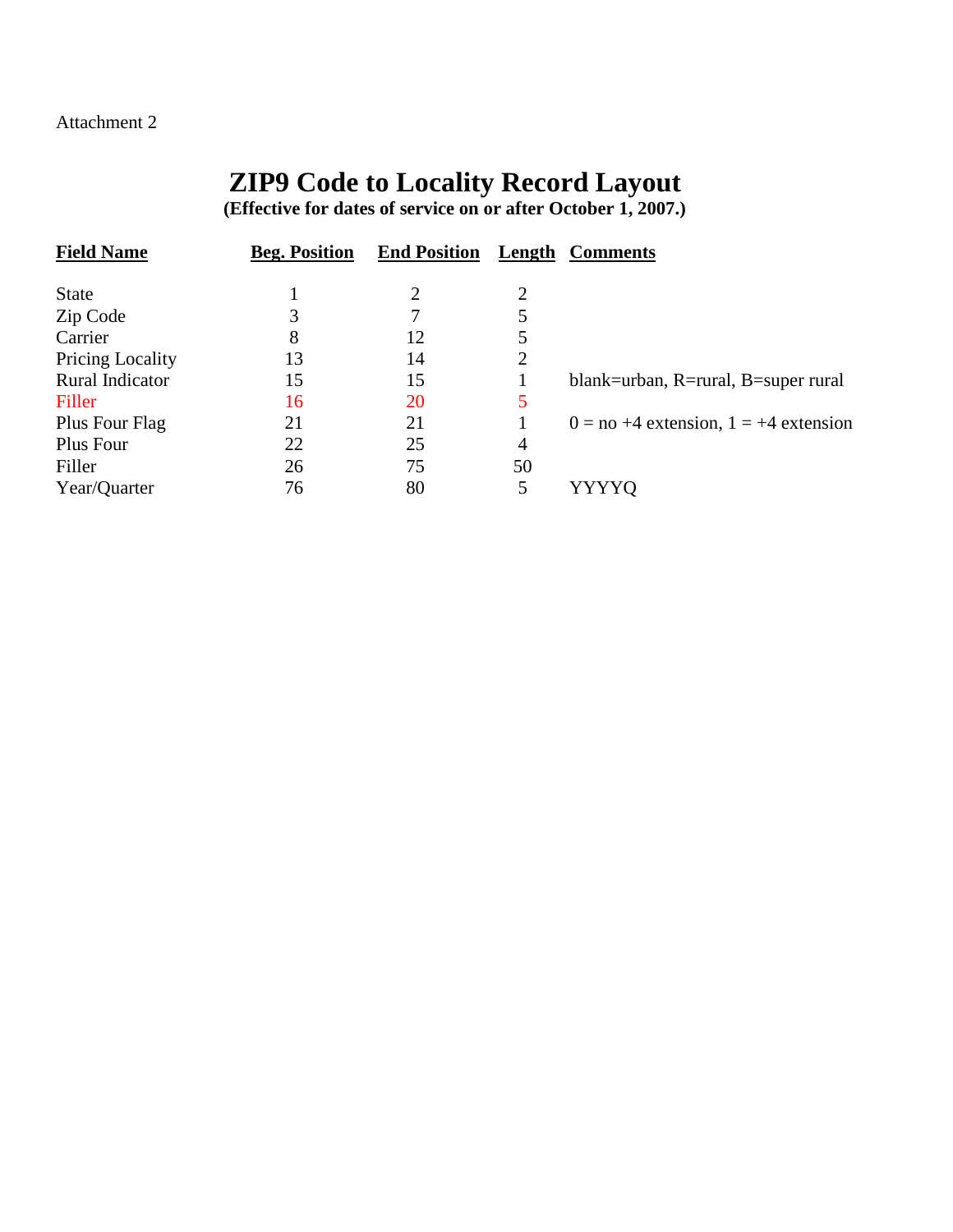### Attachment 3

## ZIPCODE STATE

| 01432 | MA        |
|-------|-----------|
| 01434 | MA        |
| 01930 | MA        |
| 02324 | MA        |
| 02339 | MA        |
| 02762 | MA        |
| 03579 | NH        |
| 03813 | NH        |
| 07735 | NJ        |
| 07747 | NJ        |
| 08512 | NJ        |
| 08525 | NJ        |
| 08530 | NJ        |
| 08540 | NJ        |
| 08558 | NJ        |
| 08560 | NJ        |
| 10505 | NY        |
| 10541 | NY        |
| 10579 | NY        |
| 11001 | <b>NY</b> |
| 11040 | NY        |
| 11096 | NY        |
| 12167 | <b>NY</b> |
| 12434 | NY        |
| 13750 | NY        |
| 17527 | PA        |
| 17555 | PA        |
| 18036 | PA        |
| 18041 | PA        |
| 18042 | PA        |
| 18055 | PA        |
| 18070 | PA        |
| 18077 | PA        |
| 18092 | PA        |
| 18951 | PA        |
| 19087 | PA        |
| 19310 | PA        |
| 19344 | PA        |
| 19362 | PA        |
| 19363 | PA        |
| 19464 | PA        |
| 19504 | PA        |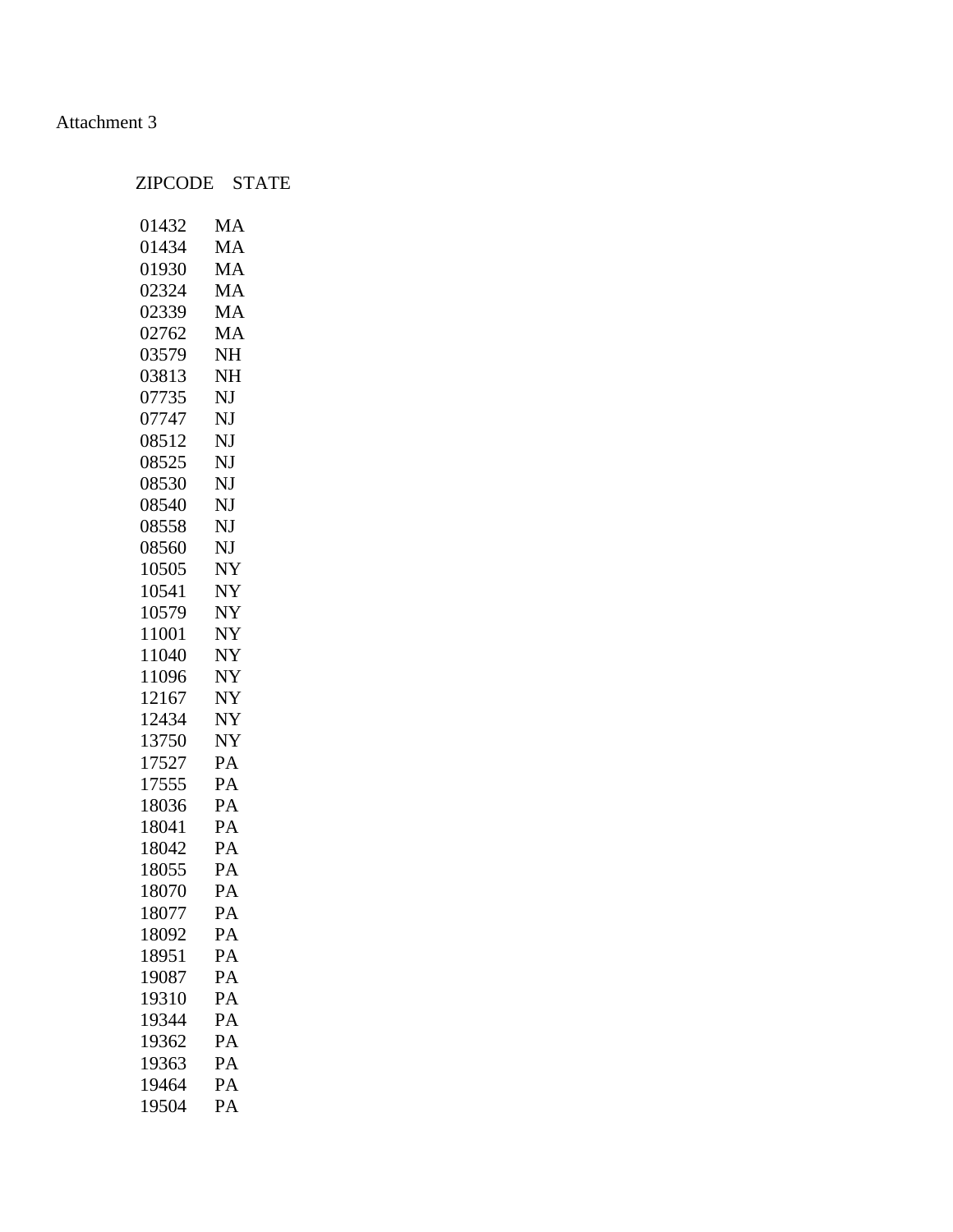| 19505 | PА        |
|-------|-----------|
| 19512 | PA        |
| 19520 | PA        |
| 19525 | PA        |
| 19543 | PA        |
| 19952 | DE        |
| 19973 | DE        |
| 20120 | VA        |
| 20135 | VA        |
| 20601 | <b>MD</b> |
| 20607 | MD        |
| 20613 | <b>MD</b> |
| 20714 | MD        |
| 20736 | MD        |
| 20754 | MD        |
| 20842 | MD        |
| 20871 | MD        |
| 21757 | MD        |
| 21771 | MD        |
| 21776 | MD        |
| 21787 | MD        |
| 21791 | MD        |
| 22066 | VA        |
| 30011 | GA        |
| 30014 | GA        |
| 30019 | GA        |
| 30025 | GA        |
| 30040 | GA        |
| 30055 | GA        |
| 30056 | GA        |
| 30101 | <b>GA</b> |
| 30102 | <b>GA</b> |
| 30107 | GА        |
| 30120 | GA        |
| 30135 | GA        |
| 30143 | GA        |
| 30153 | GA        |
| 30178 | GA        |
| 30179 | GA        |
| 30180 | GA        |
| 30183 | GA        |
| 30184 | GA        |
| 30185 | GA        |
| 30187 | GA        |
| 30205 | GA        |
| 30223 | GA        |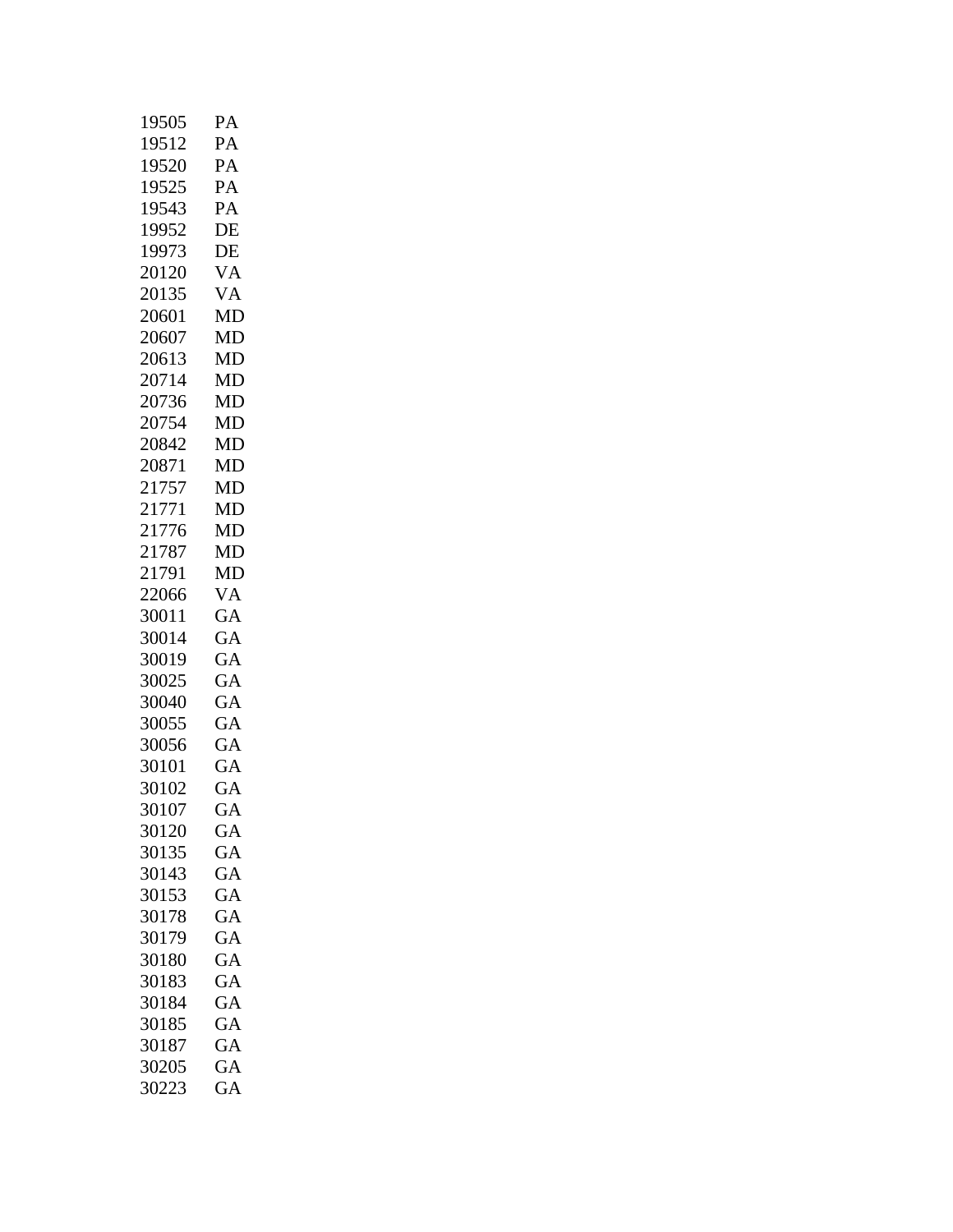| 30224 | GA        |
|-------|-----------|
| 30228 | GA        |
| 30233 | GA        |
| 30234 | GA        |
| 30248 | GA        |
| 30268 | GA        |
| 30276 | GA        |
| 30506 | GА        |
| 30517 | GA        |
| 30518 | GA        |
| 30519 | GA        |
| 30534 | GA        |
| 30548 | GA        |
| 30559 | GA        |
| 30620 | GA        |
| 30641 | GA        |
| 30650 | GA        |
| 30663 | GA        |
| 30730 | GA        |
| 31029 | GA        |
| 32948 | FL        |
| 33440 | FL        |
| 33917 | FL        |
| 33920 | FL        |
| 33955 | FL        |
| 33972 | <b>FL</b> |
| 34141 | <b>FL</b> |
| 34142 | FL        |
| 34972 | FL        |
| 34974 | FL        |
| 37317 | TN        |
| 37391 | <b>TN</b> |
| 37821 | TN        |
| 38326 | TN        |
| 40965 | ΚY        |
| 42079 | KY        |
| 42223 | <b>KY</b> |
| 42602 | ΚY        |
| 48005 | MI        |
| 48041 | MI        |
| 48062 | MI        |
| 48118 | MI        |
| 48137 | MI        |
| 48160 | MI        |
| 48166 | MI        |
| 48169 | MI        |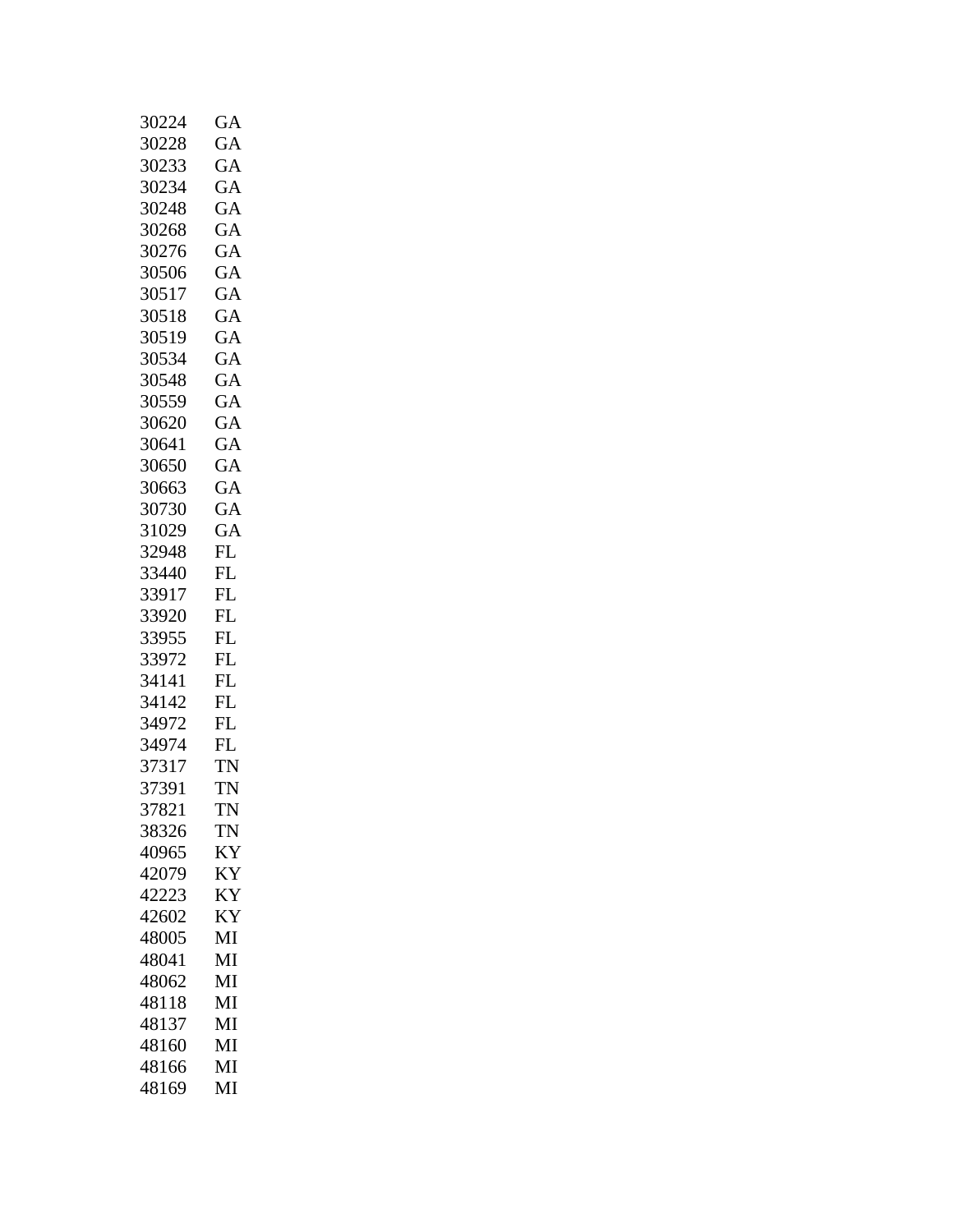| 48178 | MI        |
|-------|-----------|
| 48189 | MI        |
| 48353 | MI        |
| 48371 | MI        |
| 48380 | MI        |
| 48428 | MI        |
| 48430 | MI        |
| 48438 | MI        |
| 48439 | MI        |
| 48442 | MI        |
| 48455 | MI        |
| 48462 | MI        |
| 49229 | MI        |
| 49236 | MI        |
| 49240 | MI        |
| 49285 | MI        |
| 51630 | IA        |
| 51640 | IA        |
| 52542 | IA        |
| 52573 | IA        |
| 52626 | IA        |
| 52761 | IA        |
| 54540 | WI        |
| 56136 | <b>MN</b> |
| 56144 | <b>MN</b> |
| 56164 | <b>MN</b> |
| 56219 | <b>MN</b> |
| 56220 | MΝ        |
| 56257 | <b>MN</b> |
| 56744 | <b>MN</b> |
| 57005 | <b>SD</b> |
| 57026 | <b>SD</b> |
| 57030 | SD        |
| 57034 | SD        |
| 57068 | SD        |
| 57078 | SD        |
| 57255 | <b>SD</b> |
| 57260 | SD        |
| 57270 | <b>SD</b> |
| 57430 | <b>SD</b> |
| 57437 | <b>SD</b> |
| 57441 | <b>SD</b> |
| 57446 | SD        |
| 57457 | <b>SD</b> |
| 57523 | SD        |
| 57632 | <b>SD</b> |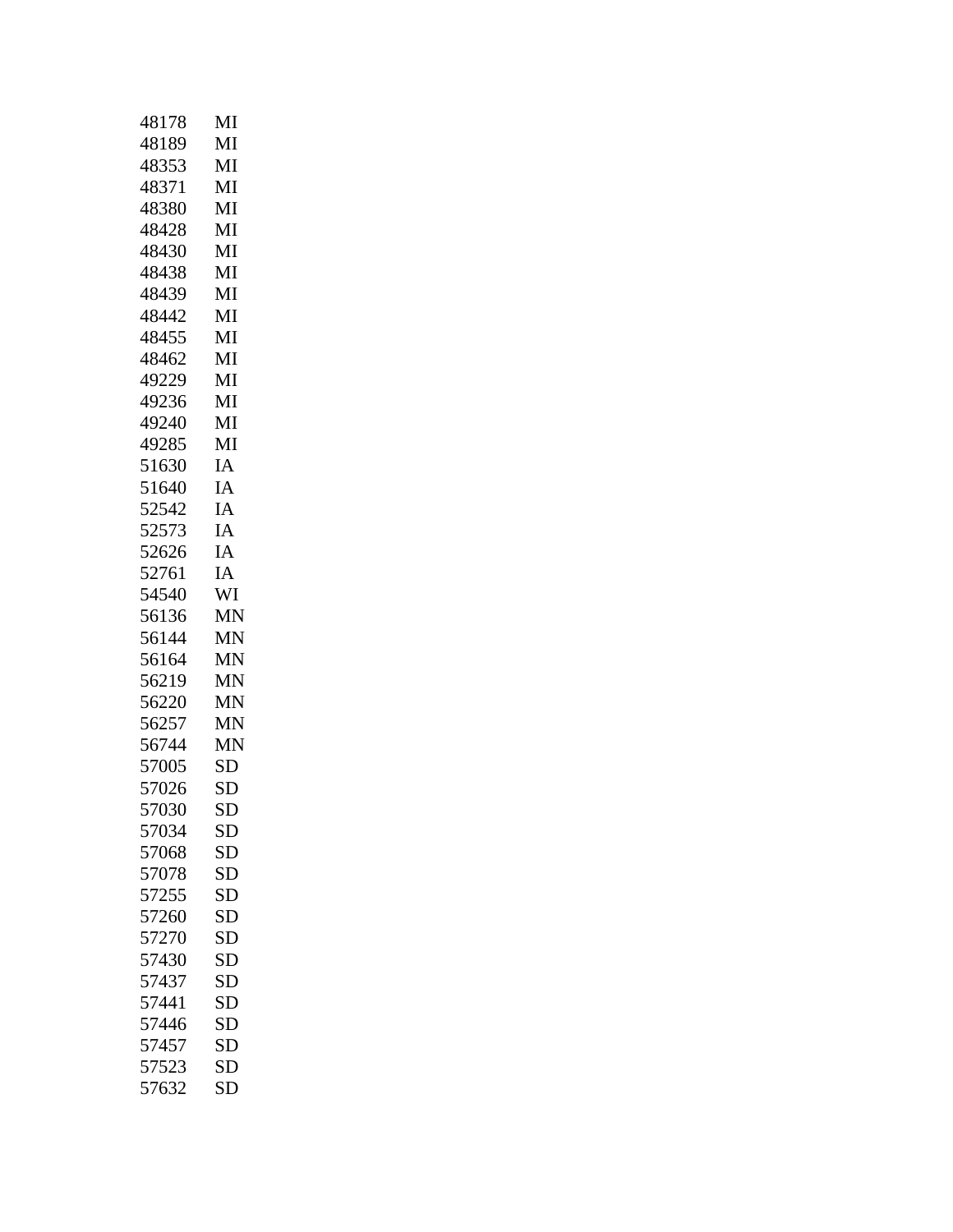| 57638 | SD                              |
|-------|---------------------------------|
| 57641 | <b>SD</b>                       |
| 57642 | SD                              |
| 57645 | SD                              |
| 57648 | <b>SD</b>                       |
| 57660 | SD                              |
| 57717 | <b>SD</b>                       |
| 57724 | <b>SD</b>                       |
| 58030 | ND                              |
| 58041 | <b>ND</b>                       |
| 58043 | <b>ND</b>                       |
| 58053 | N <sub>D</sub>                  |
| 58225 | <b>ND</b>                       |
| 58413 | <b>ND</b>                       |
| 58436 | <b>ND</b>                       |
| 58439 | <b>ND</b>                       |
| 58568 | <b>ND</b>                       |
| 58623 | <b>ND</b>                       |
| 58653 | <b>ND</b>                       |
| 59030 | MT                              |
| 59847 | MT                              |
| 60007 | $_{\rm IL}$                     |
| 60010 | $_{\rm IL}$                     |
| 60013 | $_{\rm IL}$                     |
| 60015 | $_{\rm IL}$                     |
| 60021 | $_{\rm IL}$                     |
| 60042 | $\mathbf{I}$                    |
| 60050 | $_{\rm IL}$                     |
| 60051 | $_{\rm IL}$                     |
| 60074 | $\mathbf{I}$                    |
| 60081 | IL                              |
| 60089 | IL                              |
| 60090 | $\mathop{\mathrm{II}}\nolimits$ |
| 60102 | IL                              |
| 60103 | $_{\rm IL}$                     |
| 60118 | IL                              |
| 60120 | $\mathbf{I}$                    |
| 60126 | $_{\rm IL}$                     |
| 60133 | $_{\rm IL}$                     |
| 60140 | $_{\rm IL}$                     |
| 60142 | $\mathop{\mathrm{IL}}$          |
| 60151 | $_{\rm IL}$                     |
| 60172 | $_{\rm IL}$                     |
| 60178 | IL                              |
| 60401 | $_{\rm IL}$                     |
| 60407 | $_{\rm IL}$                     |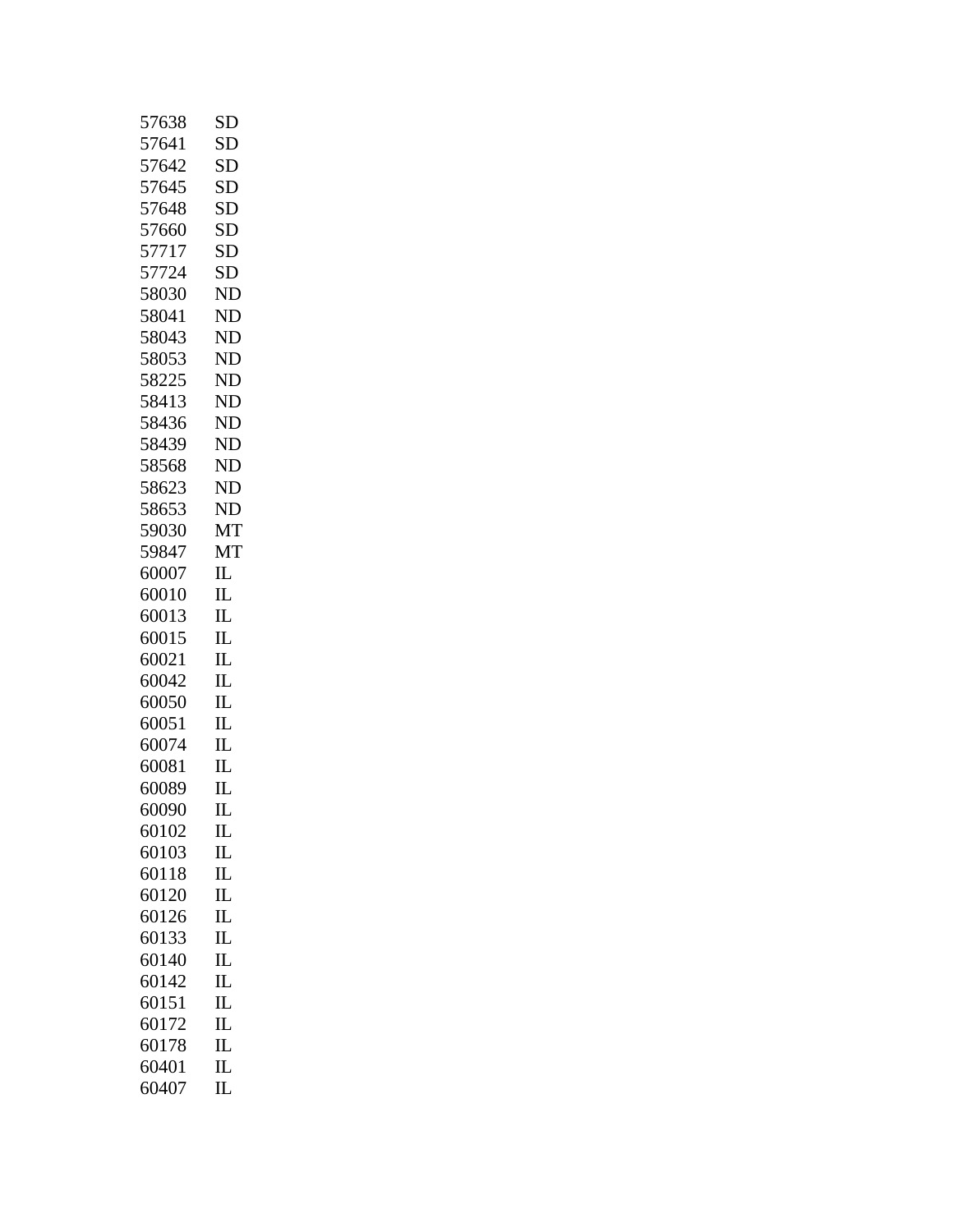| 60410 | $_{\rm IL}$             |
|-------|-------------------------|
| 60416 | $_{\rm IL}$             |
| 60423 | $\overline{\text{IL}}$  |
| 60431 | $_{\rm IL}$             |
| 60432 | $_{\rm IL}$             |
| 60439 | $_{\rm IL}$             |
| 60447 | $_{\rm IL}$             |
| 60449 | IL                      |
| 60464 | $\mathop{\mathrm{IL}}$  |
| 60466 | $_{\rm IL}$             |
| 60467 | $\mathop{\mathrm{IL}}$  |
| 60468 | $_{\rm IL}$             |
| 60475 | $_{\rm IL}$             |
| 60477 | $_{\rm IL}$             |
| 60481 | $_{\rm IL}$             |
| 60504 | $_{\rm IL}$             |
| 60506 | $_{\rm IL}$             |
| 60511 | $\mathbf{I}$            |
| 60521 | $_{\rm IL}$             |
| 60523 | $_{\rm IL}$             |
| 60527 | $\mathop{\mathrm{IL}}$  |
| 60538 | $\overline{\text{IL}}$  |
| 60543 | $_{\rm IL}$             |
| 60544 | $_{\rm IL}$             |
| 60554 | $\mathop{\mathrm{IL}}$  |
| 60559 | $_{\rm IL}$             |
| 60935 | $_{\rm IL}$             |
| 60940 | $\mathbf{I}$            |
| 60950 | $_{\rm IL}$             |
| 62031 | $_{\rm IL}$             |
| 62044 | $\mathbf{I}$            |
| 62052 | $_{\rm IL}$             |
| 62053 | П                       |
| 62054 | $_{\rm IL}$             |
| 62075 | $_{\rm IL}$             |
| 62080 | $_{\rm IL}$             |
| 62081 | $_{\rm IL}$             |
| 62082 | $\overline{\mathbf{L}}$ |
| 62083 | $\overline{\text{IL}}$  |
| 62231 | $_{\rm IL}$             |
| 62237 | $\overline{\mathbf{L}}$ |
| 62238 | $_{\rm IL}$             |
| 62253 | $_{\rm IL}$             |
| 62262 | IL                      |
| 62263 | IL                      |
| 62268 | $\overline{\text{IL}}$  |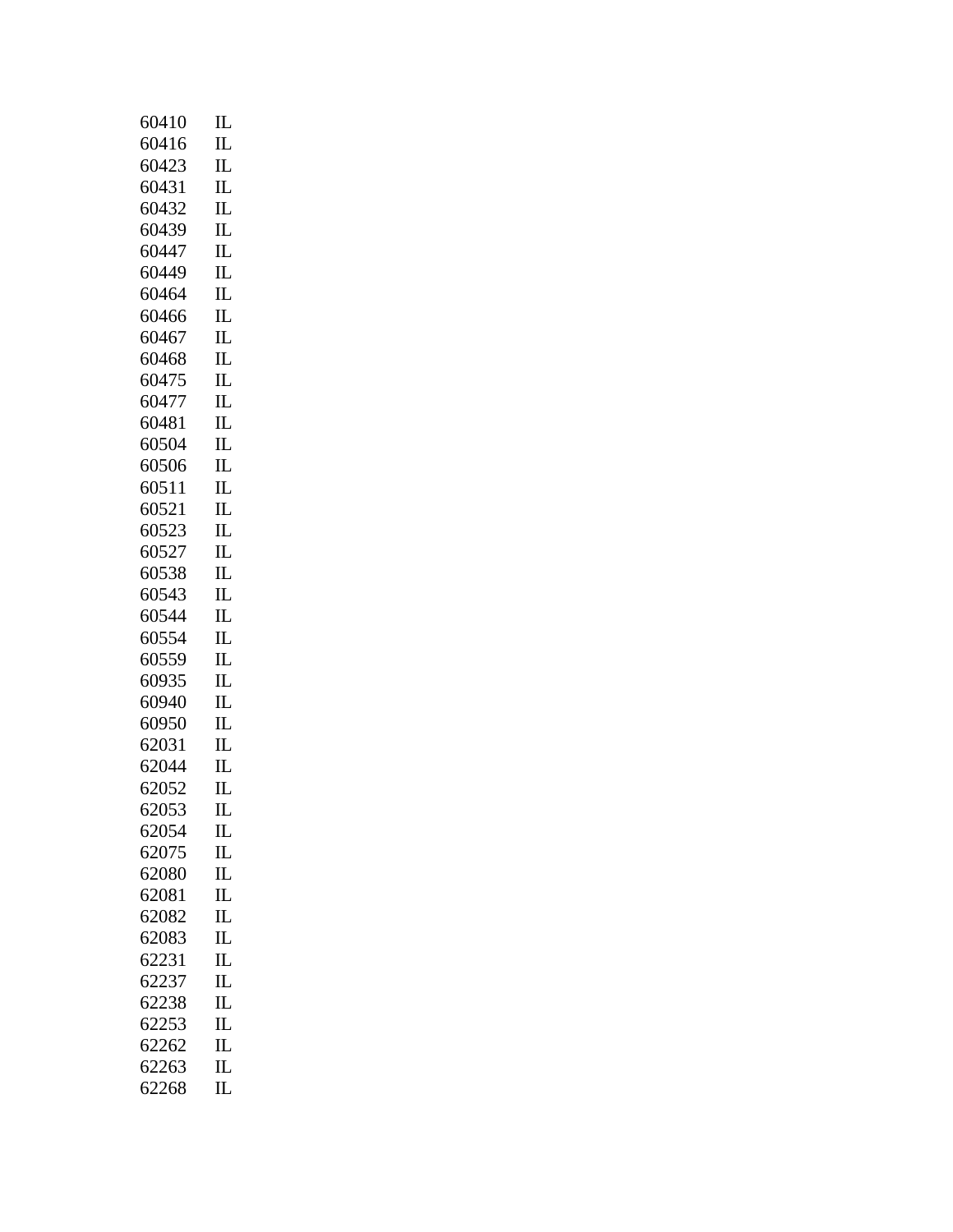| 62272 | $_{\rm IL}$                     |
|-------|---------------------------------|
| 62280 | $_{\rm IL}$                     |
| 62286 | $_{\rm IL}$                     |
| 62355 | $_{\rm IL}$                     |
| 62361 | $_{\rm IL}$                     |
| 62366 | $_{\rm IL}$                     |
| 62538 | $_{\rm IL}$                     |
| 62546 | $_{\rm IL}$                     |
| 62553 | $_{\rm IL}$                     |
| 62557 | $_{\rm IL}$                     |
| 62558 | $_{\rm IL}$                     |
| 62630 | $_{\rm IL}$                     |
| 62638 | $_{\rm IL}$                     |
| 62643 | $_{\rm IL}$                     |
| 62667 | $\mathop{\mathrm{IL}}\nolimits$ |
| 62690 | IL                              |
| 62692 | $_{\rm IL}$                     |
| 62801 | $_{\rm IL}$                     |
| 62808 | $_{\rm IL}$                     |
| 62831 | $_{\rm IL}$                     |
| 62877 | $\mathbf{I}$                    |
| 62882 | $_{\rm IL}$                     |
| 62883 | $_{\rm IL}$                     |
| 62907 | IL                              |
| 62916 | $_{\rm IL}$                     |
| 63005 | MO                              |
| 63015 | MO                              |
| 63020 | МO                              |
| 63023 | MO                              |
| 63028 | MO                              |
| 63030 | МO                              |
| 63041 | MO                              |
| 63060 | MO                              |
| 63069 | МO                              |
| 63071 | MO                              |
| 63072 | M <sub>O</sub>                  |
| 63087 | MO                              |
| 63348 | МO                              |
| 63357 | M <sub>O</sub>                  |
| 63535 | MO                              |
| 63548 | МO                              |
| 63627 | MO                              |
| 64024 | MO                              |
| 64034 | MO                              |
| 64048 | МO                              |
| 64061 | MO                              |
|       |                                 |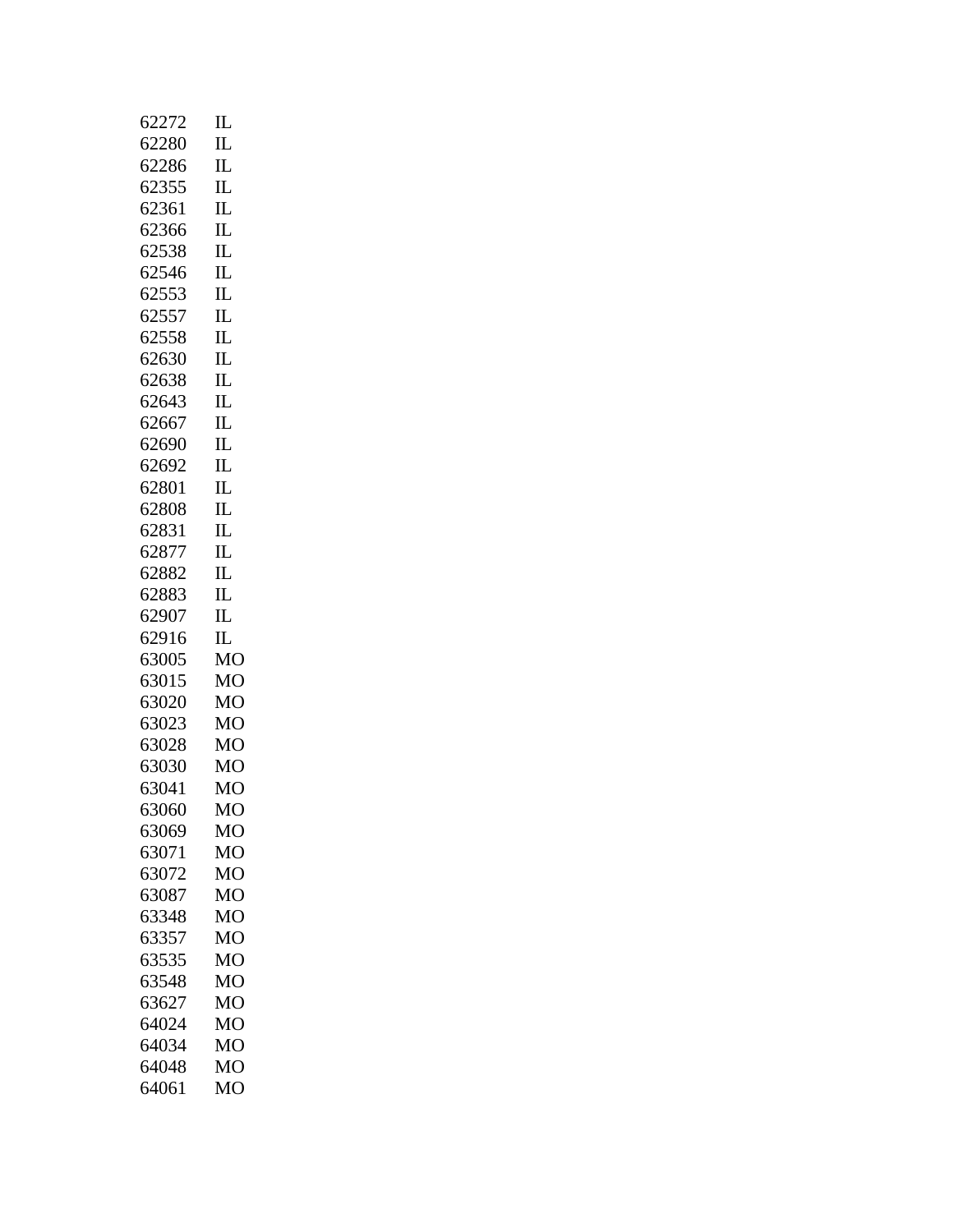| 64062 | MO             |
|-------|----------------|
| 64070 | M <sub>O</sub> |
| 64075 | MO             |
| 64077 | MO             |
| 64080 | MO             |
| 64082 | M <sub>O</sub> |
| 64147 | M <sub>O</sub> |
| 64439 | MO             |
| 64444 | MO             |
| 64484 | MO             |
| 64492 | M <sub>O</sub> |
| 64733 | M <sub>O</sub> |
| 64784 | MO             |
| 66012 | KS             |
| 66013 | <b>KS</b>      |
| 66018 | <b>KS</b>      |
| 66021 | <b>KS</b>      |
| 66025 | <b>KS</b>      |
| 66083 | <b>KS</b>      |
| 66102 | KS             |
| 66109 | KS             |
| 66112 | <b>KS</b>      |
| 68719 | <b>NE</b>      |
| 68755 | <b>NE</b>      |
| 68777 | NE             |
| 69168 | <b>NE</b>      |
| 69212 | NE             |
| 69216 | NE             |
| 69352 | NE             |
| 69358 | <b>NE</b>      |
| 71749 | AR             |
| 71953 | AR             |
| 72338 | AR             |
| 72395 | AR             |
| 72444 | <b>AR</b>      |
| 72644 | AR             |
| 75007 | <b>TX</b>      |
| 75019 | TX             |
| 75028 | TX             |
| 75044 | TX             |
| 75048 | <b>TX</b>      |
| 75050 | <b>TX</b>      |
| 75051 | <b>TX</b>      |
| 75052 | <b>TX</b>      |
| 75054 | TX             |
| 75067 | <b>TX</b>      |
|       |                |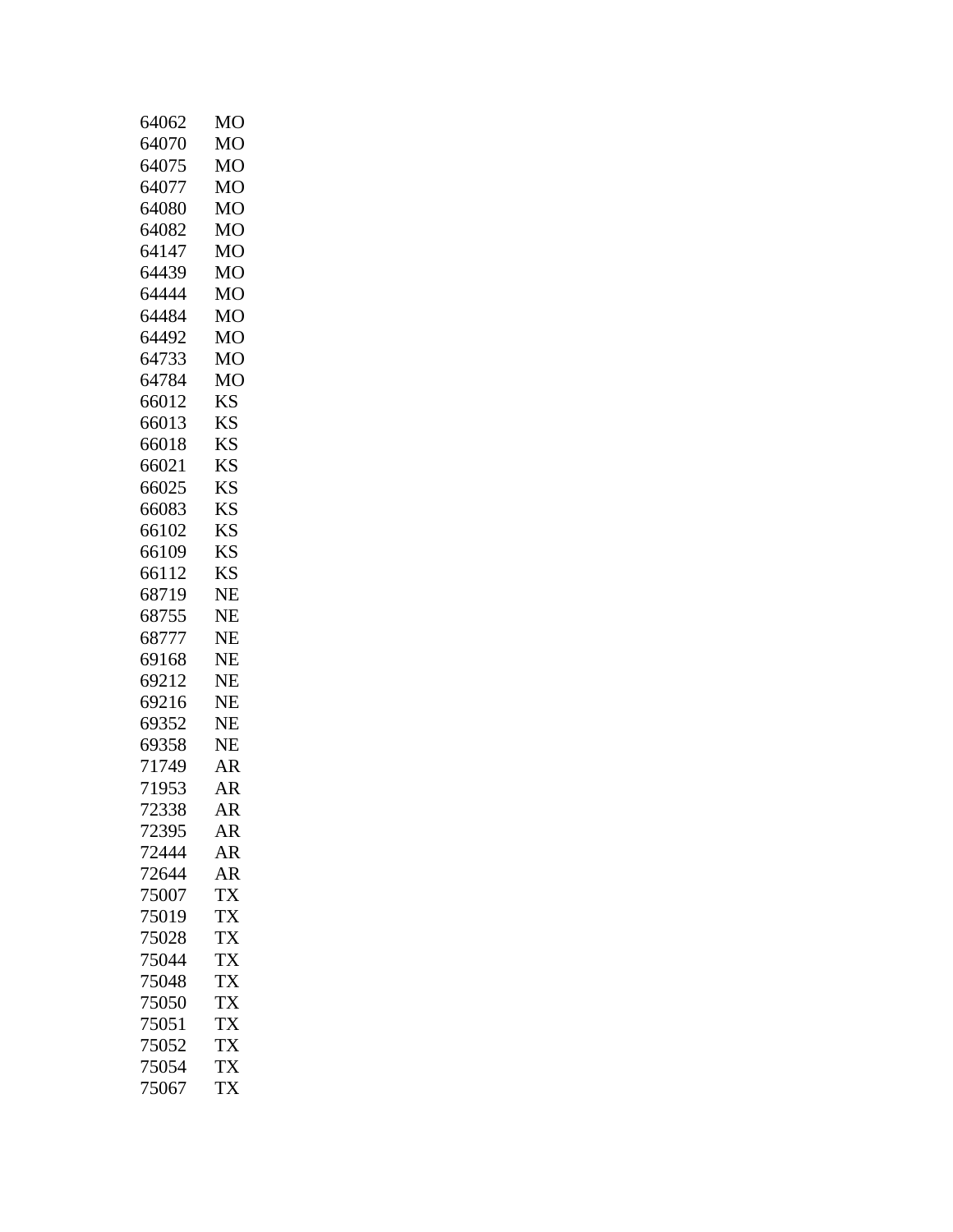| 75082<br>TX<br>75088<br>TX<br>75089<br><b>TX</b><br>75098<br>TX<br><b>TX</b><br>75104<br><b>TX</b><br>75115<br>75125<br>TX<br>75146<br><b>TX</b><br><b>TX</b><br>75148<br>75154<br>TX<br>75159<br><b>TX</b><br>TX<br>75182<br>75248<br>TX<br>75252<br>TX<br><b>TX</b><br>75287<br><b>TX</b><br>75839<br>75844<br>TX<br>75847<br><b>TX</b><br><b>TX</b><br>75851<br>75856<br>TX<br><b>TX</b><br>75862<br><b>TX</b><br>76008<br><b>TX</b><br>76020<br><b>TX</b><br>76028<br><b>TX</b><br>76036<br><b>TX</b><br>76051<br>76052<br>TX<br>TX<br>76063<br><b>TX</b><br>76065<br>76071<br>TX<br><b>TX</b><br>76092<br>TX<br>76108<br>76126<br>TX<br>76177<br>TX<br>TX<br>76262<br><b>TX</b><br>77047<br>77053<br>TX<br>77082<br>TX<br><b>TX</b><br>77083<br>77085<br>TX<br><b>TX</b><br>77099<br><b>TX</b><br>77339<br><b>TX</b><br>77357<br>TX<br>77365<br><b>TX</b><br>77381 | 75080 | TX |
|-------------------------------------------------------------------------------------------------------------------------------------------------------------------------------------------------------------------------------------------------------------------------------------------------------------------------------------------------------------------------------------------------------------------------------------------------------------------------------------------------------------------------------------------------------------------------------------------------------------------------------------------------------------------------------------------------------------------------------------------------------------------------------------------------------------------------------------------------------------------------|-------|----|
|                                                                                                                                                                                                                                                                                                                                                                                                                                                                                                                                                                                                                                                                                                                                                                                                                                                                         |       |    |
|                                                                                                                                                                                                                                                                                                                                                                                                                                                                                                                                                                                                                                                                                                                                                                                                                                                                         |       |    |
|                                                                                                                                                                                                                                                                                                                                                                                                                                                                                                                                                                                                                                                                                                                                                                                                                                                                         |       |    |
|                                                                                                                                                                                                                                                                                                                                                                                                                                                                                                                                                                                                                                                                                                                                                                                                                                                                         |       |    |
|                                                                                                                                                                                                                                                                                                                                                                                                                                                                                                                                                                                                                                                                                                                                                                                                                                                                         |       |    |
|                                                                                                                                                                                                                                                                                                                                                                                                                                                                                                                                                                                                                                                                                                                                                                                                                                                                         |       |    |
|                                                                                                                                                                                                                                                                                                                                                                                                                                                                                                                                                                                                                                                                                                                                                                                                                                                                         |       |    |
|                                                                                                                                                                                                                                                                                                                                                                                                                                                                                                                                                                                                                                                                                                                                                                                                                                                                         |       |    |
|                                                                                                                                                                                                                                                                                                                                                                                                                                                                                                                                                                                                                                                                                                                                                                                                                                                                         |       |    |
|                                                                                                                                                                                                                                                                                                                                                                                                                                                                                                                                                                                                                                                                                                                                                                                                                                                                         |       |    |
|                                                                                                                                                                                                                                                                                                                                                                                                                                                                                                                                                                                                                                                                                                                                                                                                                                                                         |       |    |
|                                                                                                                                                                                                                                                                                                                                                                                                                                                                                                                                                                                                                                                                                                                                                                                                                                                                         |       |    |
|                                                                                                                                                                                                                                                                                                                                                                                                                                                                                                                                                                                                                                                                                                                                                                                                                                                                         |       |    |
|                                                                                                                                                                                                                                                                                                                                                                                                                                                                                                                                                                                                                                                                                                                                                                                                                                                                         |       |    |
|                                                                                                                                                                                                                                                                                                                                                                                                                                                                                                                                                                                                                                                                                                                                                                                                                                                                         |       |    |
|                                                                                                                                                                                                                                                                                                                                                                                                                                                                                                                                                                                                                                                                                                                                                                                                                                                                         |       |    |
|                                                                                                                                                                                                                                                                                                                                                                                                                                                                                                                                                                                                                                                                                                                                                                                                                                                                         |       |    |
|                                                                                                                                                                                                                                                                                                                                                                                                                                                                                                                                                                                                                                                                                                                                                                                                                                                                         |       |    |
|                                                                                                                                                                                                                                                                                                                                                                                                                                                                                                                                                                                                                                                                                                                                                                                                                                                                         |       |    |
|                                                                                                                                                                                                                                                                                                                                                                                                                                                                                                                                                                                                                                                                                                                                                                                                                                                                         |       |    |
|                                                                                                                                                                                                                                                                                                                                                                                                                                                                                                                                                                                                                                                                                                                                                                                                                                                                         |       |    |
|                                                                                                                                                                                                                                                                                                                                                                                                                                                                                                                                                                                                                                                                                                                                                                                                                                                                         |       |    |
|                                                                                                                                                                                                                                                                                                                                                                                                                                                                                                                                                                                                                                                                                                                                                                                                                                                                         |       |    |
|                                                                                                                                                                                                                                                                                                                                                                                                                                                                                                                                                                                                                                                                                                                                                                                                                                                                         |       |    |
|                                                                                                                                                                                                                                                                                                                                                                                                                                                                                                                                                                                                                                                                                                                                                                                                                                                                         |       |    |
|                                                                                                                                                                                                                                                                                                                                                                                                                                                                                                                                                                                                                                                                                                                                                                                                                                                                         |       |    |
|                                                                                                                                                                                                                                                                                                                                                                                                                                                                                                                                                                                                                                                                                                                                                                                                                                                                         |       |    |
|                                                                                                                                                                                                                                                                                                                                                                                                                                                                                                                                                                                                                                                                                                                                                                                                                                                                         |       |    |
|                                                                                                                                                                                                                                                                                                                                                                                                                                                                                                                                                                                                                                                                                                                                                                                                                                                                         |       |    |
|                                                                                                                                                                                                                                                                                                                                                                                                                                                                                                                                                                                                                                                                                                                                                                                                                                                                         |       |    |
|                                                                                                                                                                                                                                                                                                                                                                                                                                                                                                                                                                                                                                                                                                                                                                                                                                                                         |       |    |
|                                                                                                                                                                                                                                                                                                                                                                                                                                                                                                                                                                                                                                                                                                                                                                                                                                                                         |       |    |
|                                                                                                                                                                                                                                                                                                                                                                                                                                                                                                                                                                                                                                                                                                                                                                                                                                                                         |       |    |
|                                                                                                                                                                                                                                                                                                                                                                                                                                                                                                                                                                                                                                                                                                                                                                                                                                                                         |       |    |
|                                                                                                                                                                                                                                                                                                                                                                                                                                                                                                                                                                                                                                                                                                                                                                                                                                                                         |       |    |
|                                                                                                                                                                                                                                                                                                                                                                                                                                                                                                                                                                                                                                                                                                                                                                                                                                                                         |       |    |
|                                                                                                                                                                                                                                                                                                                                                                                                                                                                                                                                                                                                                                                                                                                                                                                                                                                                         |       |    |
|                                                                                                                                                                                                                                                                                                                                                                                                                                                                                                                                                                                                                                                                                                                                                                                                                                                                         |       |    |
|                                                                                                                                                                                                                                                                                                                                                                                                                                                                                                                                                                                                                                                                                                                                                                                                                                                                         |       |    |
|                                                                                                                                                                                                                                                                                                                                                                                                                                                                                                                                                                                                                                                                                                                                                                                                                                                                         |       |    |
|                                                                                                                                                                                                                                                                                                                                                                                                                                                                                                                                                                                                                                                                                                                                                                                                                                                                         |       |    |
|                                                                                                                                                                                                                                                                                                                                                                                                                                                                                                                                                                                                                                                                                                                                                                                                                                                                         |       |    |
|                                                                                                                                                                                                                                                                                                                                                                                                                                                                                                                                                                                                                                                                                                                                                                                                                                                                         |       |    |
|                                                                                                                                                                                                                                                                                                                                                                                                                                                                                                                                                                                                                                                                                                                                                                                                                                                                         |       |    |
|                                                                                                                                                                                                                                                                                                                                                                                                                                                                                                                                                                                                                                                                                                                                                                                                                                                                         |       |    |
|                                                                                                                                                                                                                                                                                                                                                                                                                                                                                                                                                                                                                                                                                                                                                                                                                                                                         |       |    |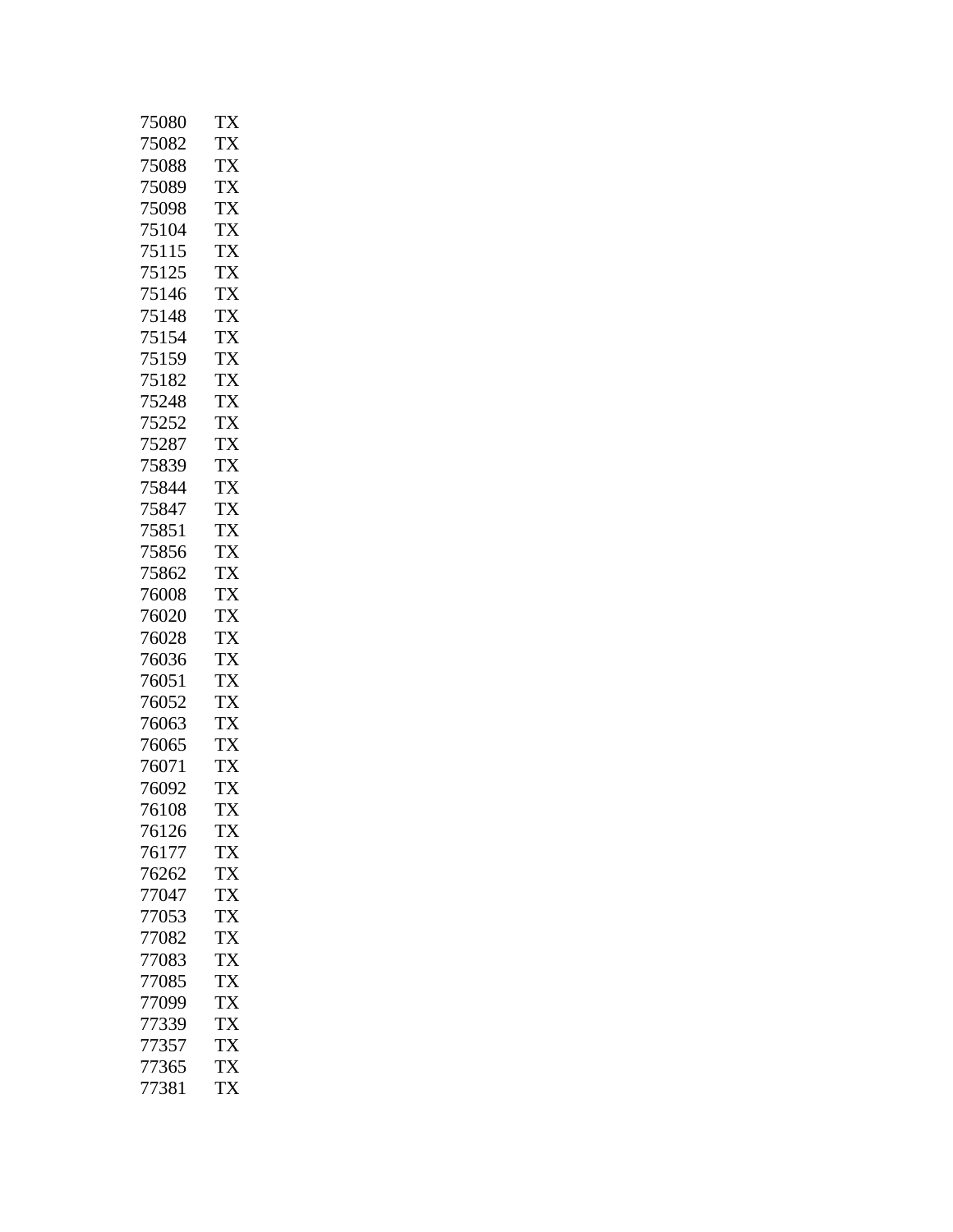| 77382 | TX        |
|-------|-----------|
| 77426 | TX        |
| 77430 | TX        |
| 77444 | TX        |
| 77447 | TX        |
| 77450 | <b>TX</b> |
| 77474 | TX        |
| 77477 | TX        |
| 77480 | TX        |
| 77484 | TX        |
| 77485 | TX        |
| 77489 | <b>TX</b> |
| 77493 | <b>TX</b> |
| 77494 | TX        |
| 77511 | TX        |
| 77520 | <b>TX</b> |
| 77521 | <b>TX</b> |
| 77532 | <b>TX</b> |
| 77535 | <b>TX</b> |
| 77539 | TX        |
| 77546 | TX        |
| 77550 | <b>TX</b> |
| 77568 | <b>TX</b> |
| 77581 | TX        |
| 77583 | <b>TX</b> |
| 77622 | <b>TX</b> |
| 77656 | TX        |
| 77665 | TX        |
| 77833 | TX        |
| 78610 | TX        |
| 78612 | TX        |
| 78613 | <b>TX</b> |
| 78615 | TX        |
| 78617 | TX        |
| 78620 | TX        |
| 78621 | <b>TX</b> |
| 78634 | <b>TX</b> |
| 78641 | TX        |
| 78652 | <b>TX</b> |
| 78654 | <b>TX</b> |
| 78657 | <b>TX</b> |
| 78663 | <b>TX</b> |
| 78664 | <b>TX</b> |
| 78669 | TX        |
| 78727 | <b>TX</b> |
| 78728 | <b>TX</b> |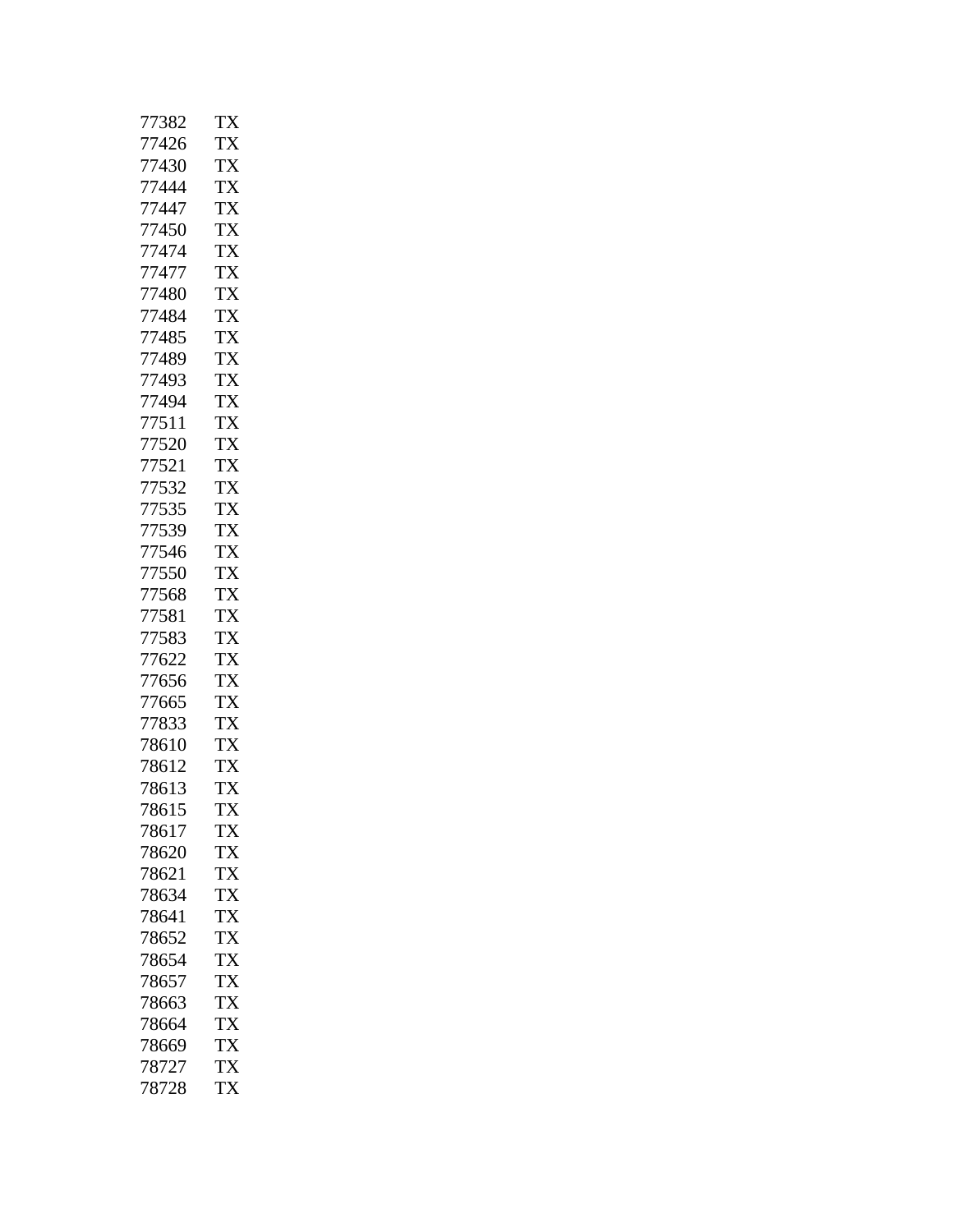| 78729 | TX        |
|-------|-----------|
| 78734 | TX        |
| 78736 | <b>TX</b> |
| 78737 | TX        |
| 78738 | TX        |
| 78750 | <b>TX</b> |
| 78759 | TX        |
| 78933 | TX        |
| 78940 | <b>TX</b> |
| 78950 | <b>TX</b> |
| 78954 | <b>TX</b> |
| 79835 | <b>TX</b> |
| 79922 | TX        |
| 79932 | TX        |
| 82063 | WY        |
| 82082 | WY        |
| 82240 | WY        |
| 82716 | WY        |
| 82725 | WY        |
| 82731 | WY        |
| 82930 | WY        |
| 83114 | WY        |
| 83120 | WY        |
| 83127 | WY        |
| 83342 | ID        |
| 83856 | ID        |
| 85534 | AZ        |
| 89061 | NV        |
| 90265 | CA        |
| 90623 | CA        |
| 90630 | CA        |
| 90631 | CA        |
| 90638 | CA        |
| 91304 | СA        |
| 91307 | CA        |
| 91311 | CA        |
| 91361 | CA        |
| 91362 | CA        |
| 91709 | CA        |
| 91766 | CA        |
| 91792 | CA        |
| 93013 | CA        |
| 93243 | CA        |
| 93252 | CA        |
| 93536 | CA        |
| 93560 | <b>CA</b> |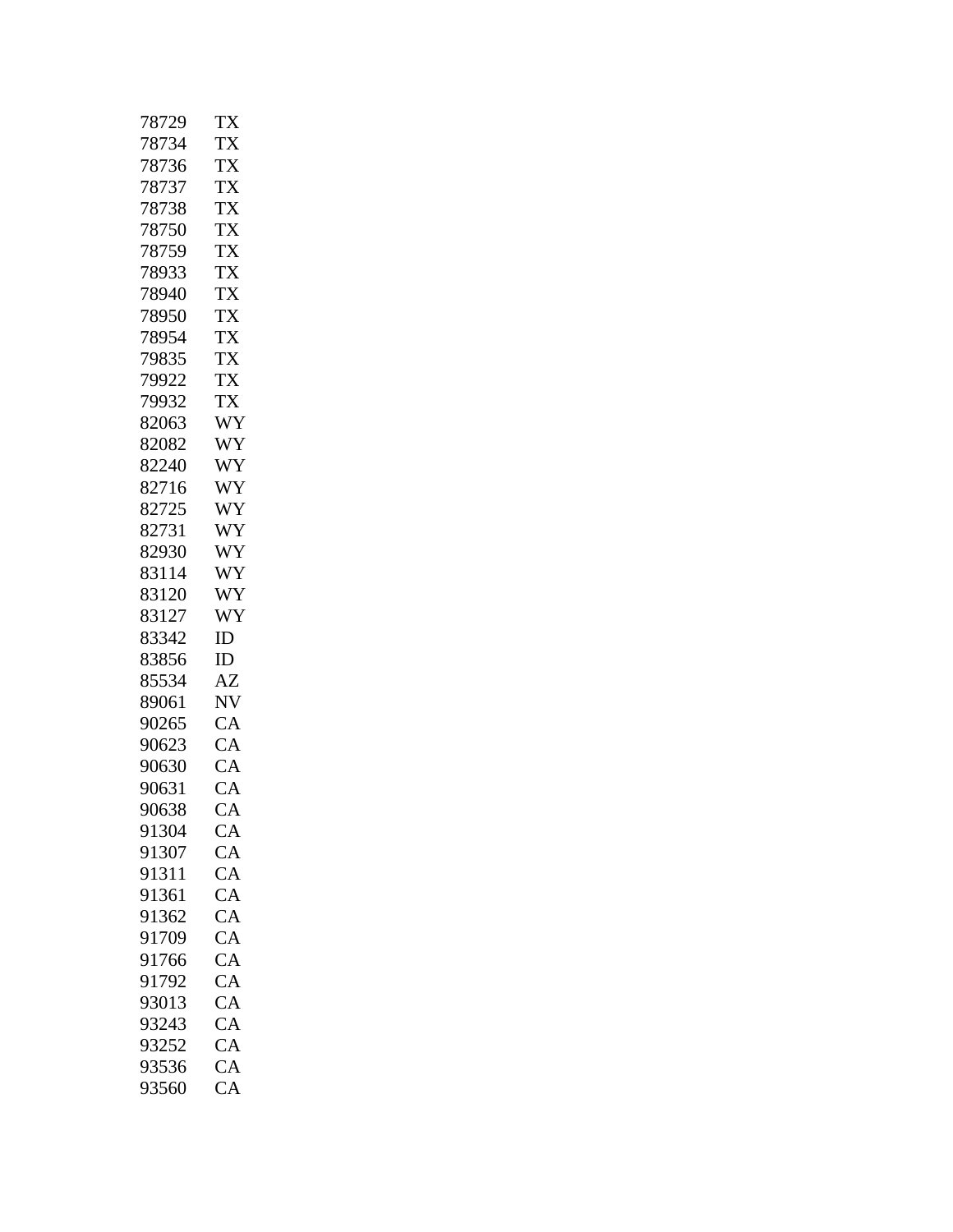| 94303          | CA              |
|----------------|-----------------|
| 94514          | CA              |
| 94515          | CA              |
| 94550          | CA              |
| 94571          | CA              |
| 95023          | CA              |
| 95033          | CA              |
| 95076          | CA              |
| 95304          | CA              |
| 95377          | CA              |
| 95391          | CA              |
| 95476          | CA              |
| 95616          | CA              |
| 95690          | CA              |
| 95694          | CA              |
| 96056          | CA              |
| 97002          | <b>OR</b>       |
| 97014          | <b>OR</b>       |
| 97032          | <b>OR</b>       |
| 97056          | <b>OR</b>       |
| 97064          | <b>OR</b>       |
| 97071          | <b>OR</b>       |
| 97119          | <b>OR</b>       |
| 97123          | OR              |
| 97128          | <b>OR</b>       |
| 97132          | <b>OR</b>       |
| 97140          | <b>OR</b>       |
| 97231          | <b>OR</b>       |
| 97362          | OR              |
| 97375          | <b>OR</b>       |
| 98019          | <b>WA</b>       |
| 98022          | <b>WA</b>       |
| 98047          | WA              |
| 98072          | WA              |
| 98077          | WA<br><b>WA</b> |
| 98092          | <b>WA</b>       |
| 98177<br>98251 | WA              |
| 98354          | WA              |
| 99033          | <b>WA</b>       |
|                | <b>WA</b>       |
| 99128          |                 |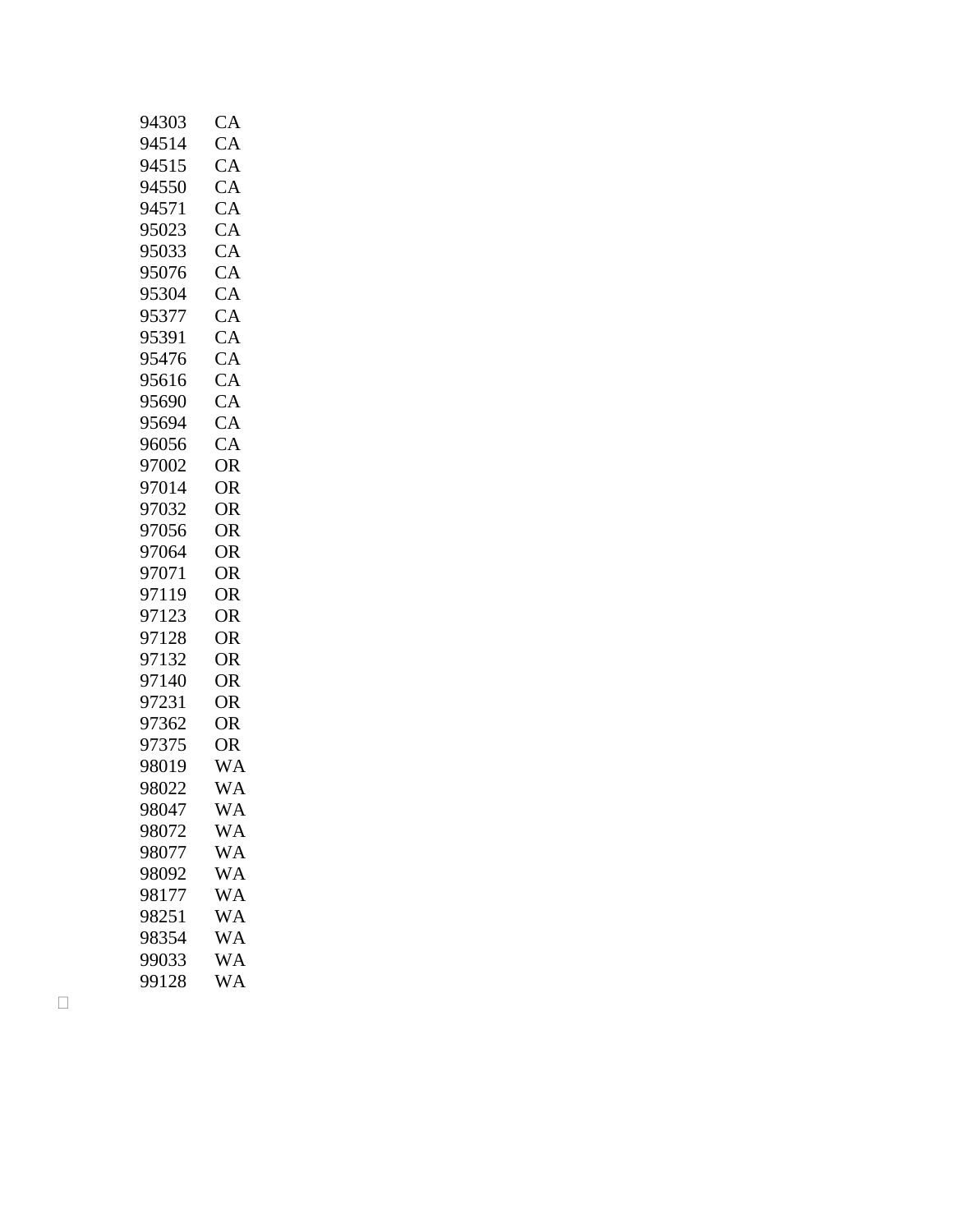# <span id="page-24-0"></span>**10.1.1 - Payment Jurisdiction Among Local Carriers for Services Paid Under the Physician Fee Schedule and Anesthesia Services**

#### *(Rev. 1193, Issued: 03-09-07; Effective: 10-01-07; Implementation: 10-01-07)*

The jurisdiction for processing a request for payment for services paid under the Medicare Physician Fee Schedule (MPFS) and for anesthesia services is governed by the payment locality where the service is furnished and will be based on the ZIP code. Though a number of additional services appear on the MPFS database, these payment jurisdiction rules apply only to those services actually paid under the MPFS and to anesthesia services. (For example, it does not apply to clinical lab, ambulance or drug claims.)

Effective for claims received on or after April 1, 2004, carriers must use the ZIP code of the location where the service was rendered to determine carrier jurisdiction over the claim and the correct payment locality. *Effective for dates of service on or after October 1, 2007, except for services provided in POS "Home," if they are not already doing so, contractors shall use the CMS zip code file along with the zip code submitted on the claim with the address that represents where the service was performed to determine the correct payment locality. (See section 10.1.1.1 for instructions on when a 9-digit ZIP code is required.)* 

When a physician, practitioner, or supplier furnishes physician fee schedule or anesthesia services in payment localities that span more than one carrier's service area (e.g., provider has separate offices in multiple localities and/or multiple carriers), separate claims must be submitted to the appropriate area carriers for processing. For example, when a physician with an office in Illinois furnishes services outside the office setting (e.g., home, hospital, SNF visits) and that out-of-office service location is in another carrier's service area (e.g., Indiana), the carrier which processes claims for the payment locality where the out of office service was furnished has jurisdiction for that service. It is the carrier with the correct physician fee schedule pricing data for the location where the service was furnished. In the majority of cases, the physician fee schedule or anesthesia services provided by physicians are within the same carrier jurisdiction that the physicians' office(s) is/are located.

Although pricing rules for services paid under the MPFS remain in effect, effective for claims with dates of service on or after January 25, 2005, suppliers (including laboratories, physicians, and independent diagnostic testing facilities [IDTFs]) must bill their local carrier for all purchased diagnostic tests/interpretations, regardless of the location where the purchased service was furnished. Beginning in 2005, and in each subsequent calendar year (CY) thereafter, CMS will provide carriers with a national abstract file containing Healthcare Common Procedural Coding System (HCPCS) codes that are payable under the MPFS as either a purchased test or interpretation for the year. In addition, CMS will make quarterly updates to the abstract file to add and/or delete codes, as needed, in conjunction with the MFSDB quarterly updates. As with all other services payable under the MPFS, the ZIP code of the locality in which the service was furnished determines the payment amount. Refer to [§30.2.9](#page-24-0) for the supplier billing requirements applicable to purchased diagnostic services.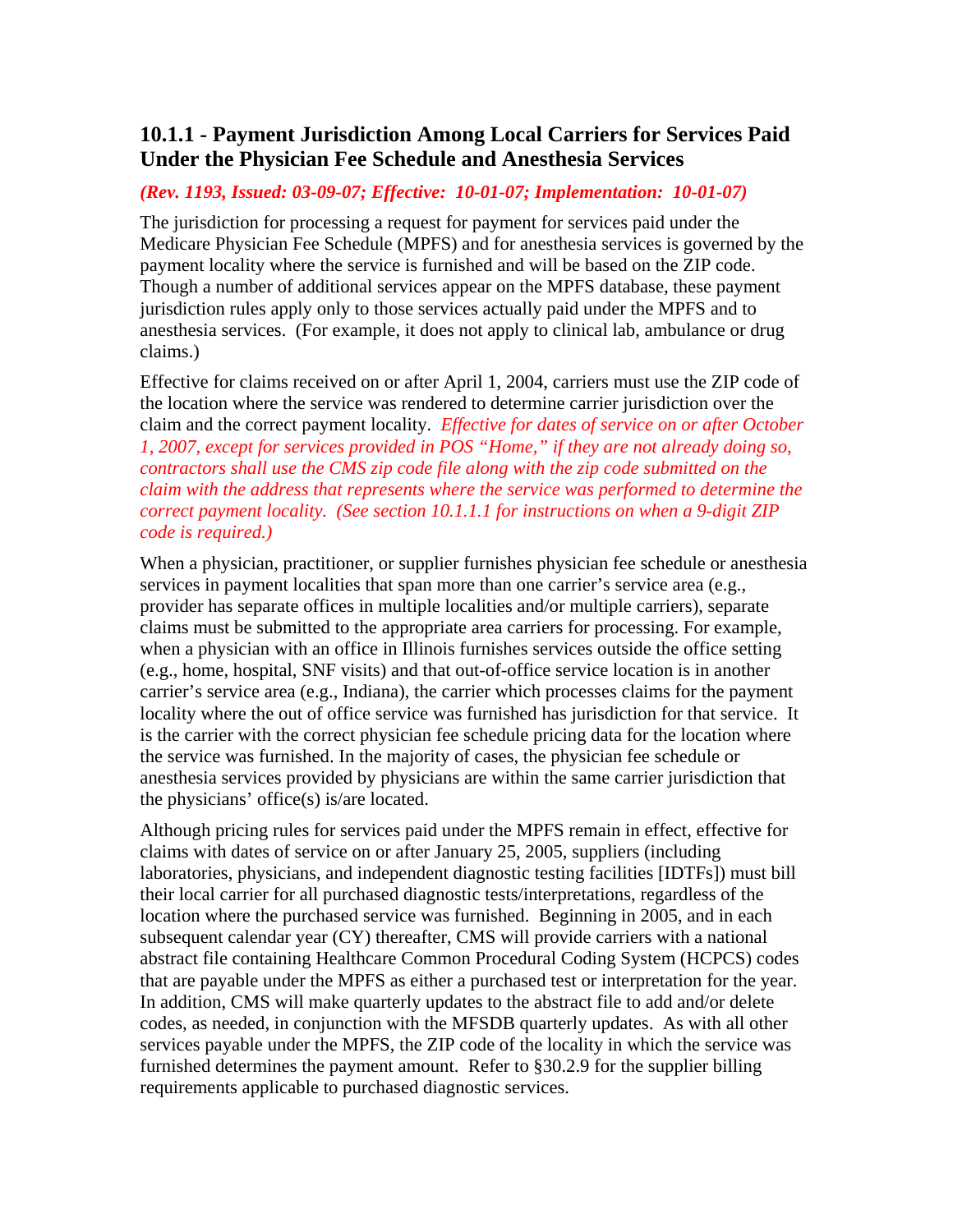## **A. Multiple Offices**

In states with multiple physician fee schedule pricing localities or where a provider has multiple offices located in two or more states, or there is more than one carrier servicing a particular state, physicians, suppliers and group practices with multiple offices in such areas must identify the specific location where office-based services were performed. This is to insure correct claim processing jurisdiction and/or correct pricing of MPFS and anesthesia services. The carrier must ensure that multiple office situations are crossreferenced within its system. If a physician/group with offices in more than one MPFS pricing locality or a multi-carrier state fails to specify the location where an office-based service was furnished, the carrier will return/reject the claim as unprocessable.

Physicians, suppliers, and group practices that furnish physician fee schedule services at more than one office/practice location may submit their claims through one office to the carrier for processing. However, the specific location where the services were furnished must be entered on the claim so the carrier has the ZIP code, can determine the correct claims processing jurisdiction, and can apply the correct physician fee schedule amount.

## **B. Service Provided at a Place of Service Other than Home-12 or Office-11**

For claims submitted prior to April 1, 2004, in order to determine claims jurisdiction, Medicare approved charges, Medicare payment amounts, Medicare limiting charges and beneficiary liability, Part B fee-for-service claims for services furnished in other than in an office setting or a beneficiary's home must include information specifying where the service was provided.

Effective for claims received on or after April 1, 2004, claims for services furnished in all places of service other than a beneficiary's home must include information specifying where the service was provided. Carriers must use the address on the beneficiary files when place of service (POS) is home - 12, or any other mechanism currently in place to determine pricing locality when POS is home – 12. *Carriers shall take this same action for any other POS codes they currently treat as POS home.* 

## **C. Outside Carrier Jurisdiction**

If carriers receive claims outside of their jurisdiction, they must follow resolution procedures in accordance with the instructions in 10.1.9. If they receive a significant volume or experiences repeated incidences of misdirected Medicare Physician Fee Schedule or anesthesia services from a particular provider, an educational contact may be warranted.

## **D. HMO Claims**

For services that HMOs are not required to furnish, carriers process claims for items or services provided to an HMO member over which they have jurisdiction in the same manner as they process other Part B claims for items or services provided by physicians or suppliers. Generally, the physician/supplier who provides in-plan services to its HMO members submits a bill directly to the HMO for payment and normally does not get involved in processing the claim. However, in some cases, claims for services to HMO members are also submitted to carriers, e.g., where claims are received from physicians for dialysis and related services provided through a related dialysis facility.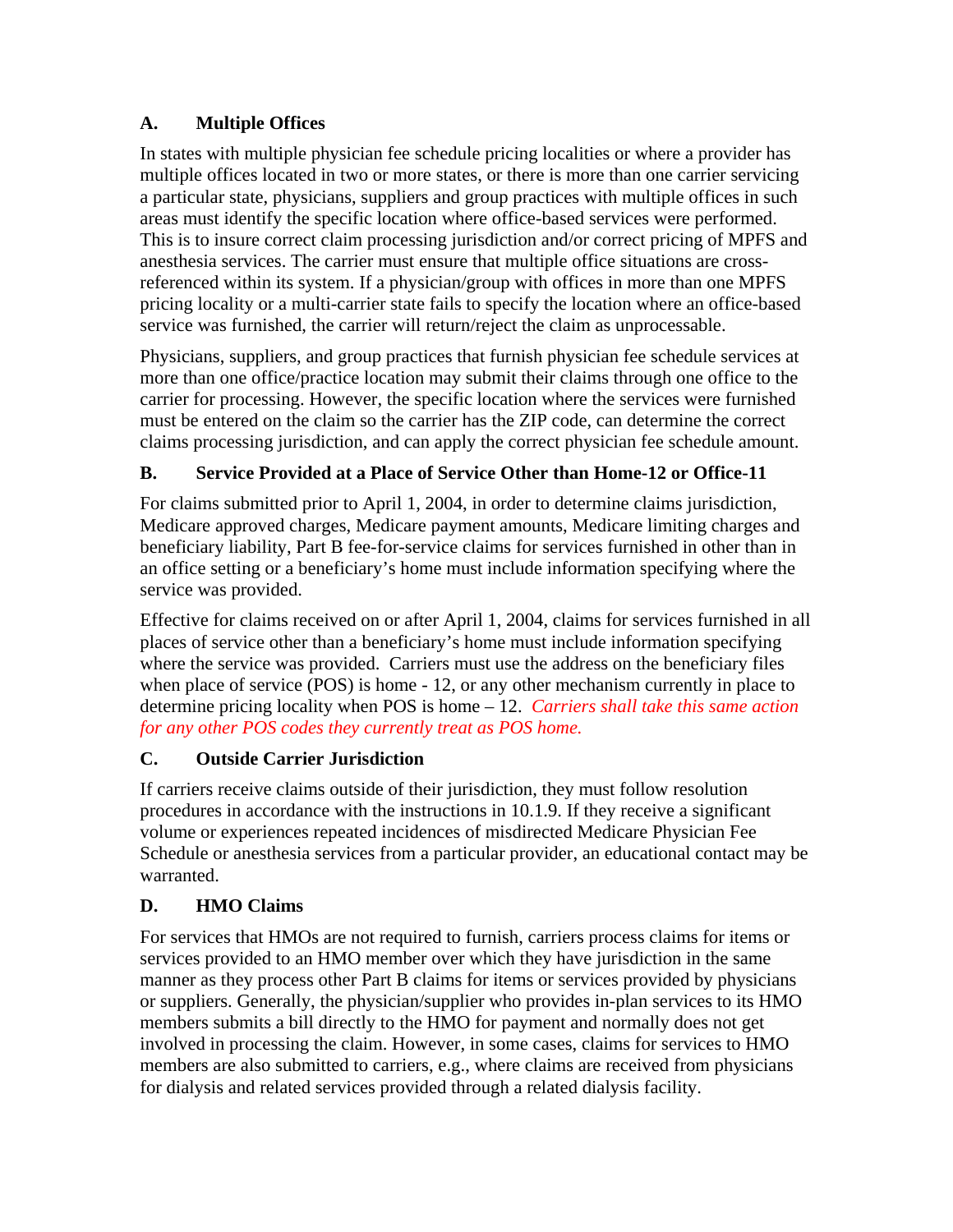# <span id="page-26-0"></span>**10.1.1.1 - Claims Processing Instructions for Payment Jurisdiction for Claims Received on or after April 1, 2004**

### *(Rev. 1193, Issued: 03-09-07; Effective: 10-01-07; Implementation: 10-01-07)*

Provided below are separate instructions for processing electronic claims using the ANSI X12N 837 format and paper claims. No changes will be required in either submission or processing for claims for services subject to jurisdictional pricing for services paid under the Medicare physician fee schedule and anesthesia services submitted on the National Standard Format. See [§30.2.9](#page-24-0) and Chapter 12 for additional information on purchased tests.

## **A. ANSI X12N 837** *P* **Electronic Claims**

Please note that the following instructions do not apply to services rendered at POS home -12. For services rendered at POS home –12, use the address on the beneficiary file (or wherever else the beneficiary information is currently being stored) to determine pricing locality. (See [§10.1.1](#page-24-0).)

Per the implementation guide of the 4010/4010A1 version of the ANSI X12N 837 *P*, it is acceptable for claims to contain the code for POS home and any number of additional POS codes. If different POS codes are used for services on the claim, a corresponding service facility location and address must be entered for each service at the line level, if that location is different from the billing provider, pay-to-provider, or claim level service facility location. Pay the service based on the ZIP code of the service facility location, billing provider address, or pay-to provider address depending upon which information is provided.

Refer to the current implementation guide of the ANSI X12N 837 *P* to determine how information concerning where a service was rendered, the service facility location, must be entered on a claim. Per the documentation, though an address may not appear in the loop named "service facility address," the information may still be available on the claim in a related loop.

**EXAMPLE:** On version 4010/4010A of the ANSI X12N 837 *P* electronic claim format, the Billing Provider loop 2010AA is required and therefore must always be entered. If the Pay-To Provider Name and Address loop 2010AB is the same as the Billing Provider, only the Billing Provider will be entered. If no Pay-To Provider Name and Address is entered in loop 2010AB, and the Service Facility Location loop 2310D (claim level) or 2420C (line level) is the same as the Billing Provider, then only the Billing Provider will be entered. In this case, price the service based on the Billing Provider ZIP code.

**EXCEPTION:** For DMERC claims - Effective for claims received on or after 1/1/05**,** the Standard System shall not evaluate the 2010AA loop for a valid place of service. If there is no entry in the 2420C loop or the 2310D loop, the claim shall be returned as unprocessable.

• If the Pay-To Provider Name and Address loop 2010AB is not the same as the Billing Provider, both will be entered. If the Service Facility Location loop 2310D is not the same as the Billing Provider or the Pay-To Provider, the Service Facility Location loop 2310D (claim level) will be entered. Price the service based on the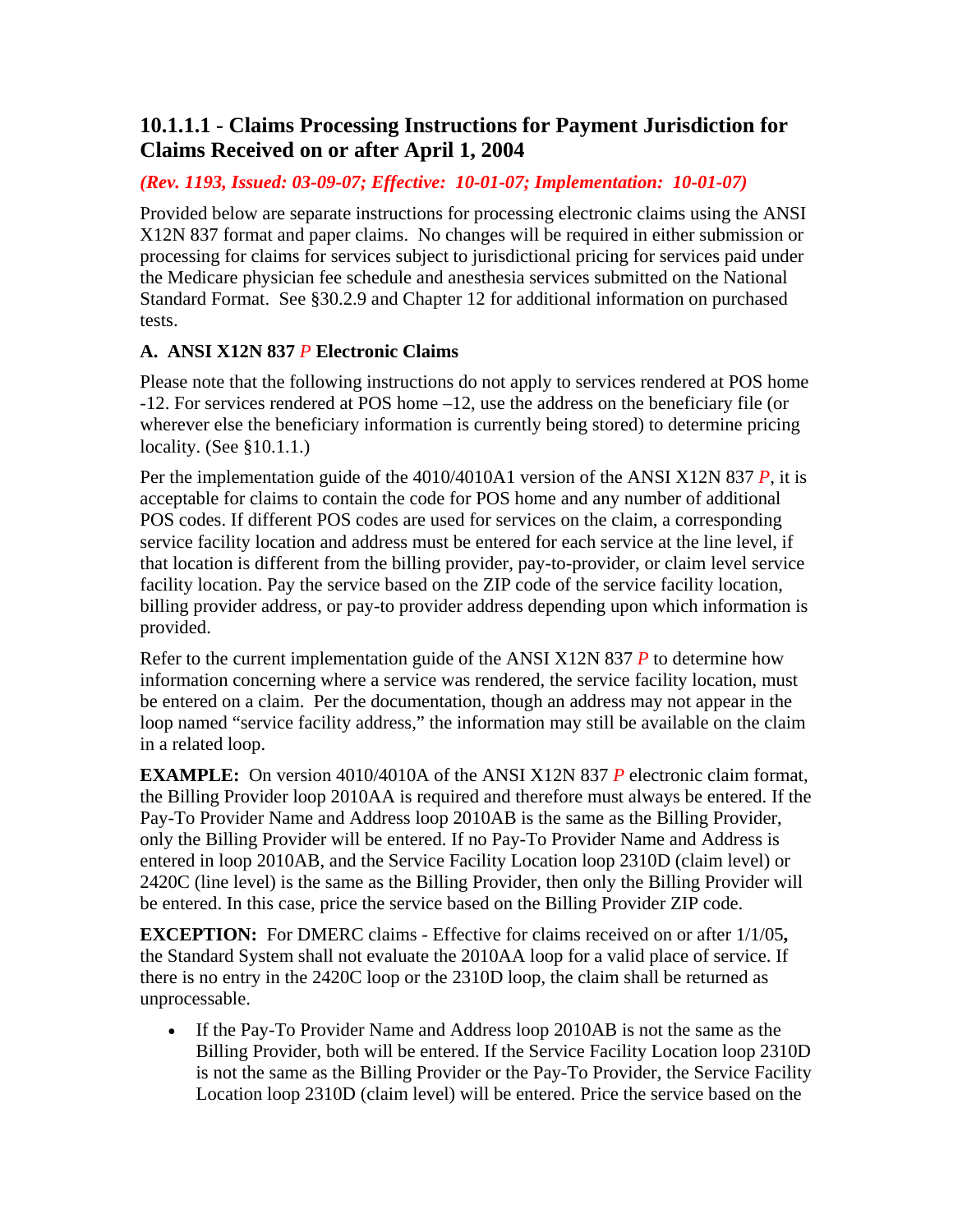ZIP code in Service Facility Location loop 2310D, unless the 2420C (line level) is also entered. In that case, price the service based on the ZIP code in the Service Facility Location loop 2420C (line level) for that line.

Make any necessary accommodations in claims processing systems to accept either the header level or line level information as appropriate and process the claims accordingly. No longer use the provider address on file when the POS is office to determine pricing locality and jurisdiction. Appropriate information from the claim must always be used.

In the following situation, per the information in the 4010/4010A1 version of the ANSI X12N 837 *P*, the place where the service was rendered cannot be identified from the claim. In this situation, price all services on the claim based on the ZIP code in the Billing Provider loop. Continue to take this action until such time as the ASC documentation is revised to allow for identification of where the service was rendered to be identified from the claim.

If the Pay-To Provider Name and Address loop 2010AB is not the same as the Billing Provider, both will be entered. If the Service Facility Location loop 2310D (claim level) or 2420C (line level) is the same as the Billing Provider or the Pay-To Provider, no entry is required per version 4010/4010A1 for Service Facility Location loop 2310D (claim level) or 2420C (line level).

When the same POS code and same service location address is applicable to each service line on the claim, the service facility location name and address must be entered at the claim level loop 2310D.

In general, when the service facility location name and address is entered only at the claim level, use the ZIP code of that address to determine pricing locality for each of the services on the claim. When entered at the line level, the ZIP code for each line must be used.

If the POS code is the same for all services, but the services were provided at different addresses, each service must be submitted with line level information. This will provide a ZIP code to price each service on the claim.

#### **B. Paper Claims Submitted on the Form CMS-1500**

Note that the following instructions do not apply to services rendered at POS home – 12 *or any other places of service contractors consider to be Home*. (See [§10.1.1.1\)](#page-26-0)

It is acceptable for claims to contain POS home and an additional POS code. No service address for POS home needs to be entered for the service rendered at POS home in this situation as the address will be drawn from the beneficiary file (or wherever else the carrier is currently storing the beneficiary information) and the information on the claim will apply to the other POS.

The provider must submit separate claims for each POS. The specific location where the services were furnished must be entered on the claim. Use the ZIP code of the address entered in Item 32 to price the claim. If multiple POS codes are submitted on the same claim, treat assigned claims as unprocessable and follow the instructions in [§§80.3.1](#page-24-0). Carriers must continue to follow their current procedures for handling unprocessable unassigned claims.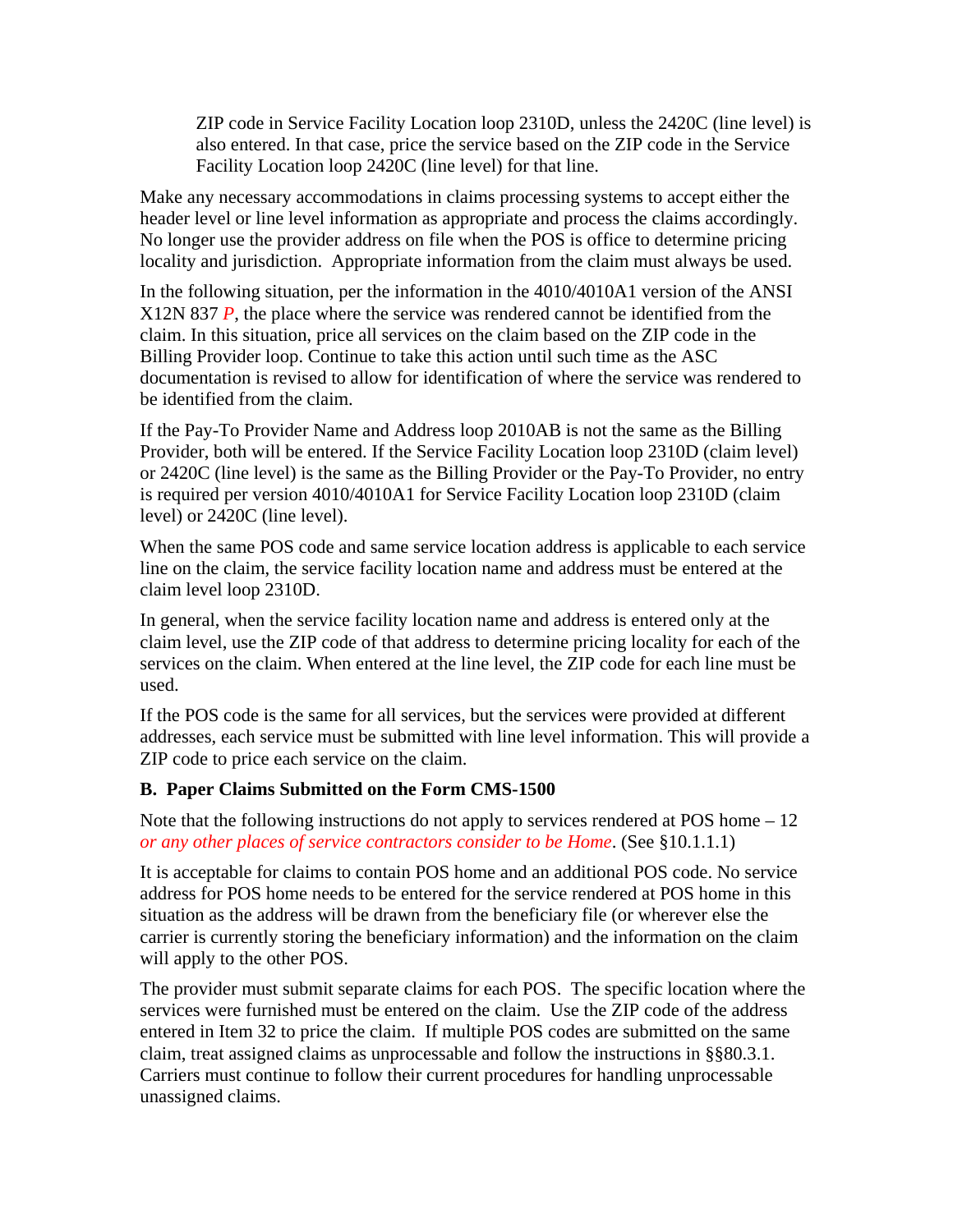Use the following messages:

Remittance Advice – Adjustment Reason Code 16 – "Claim/service lacks information which is needed for adjudication. Additional information is supplied using remittance advice remark codes whenever appropriate."

Remark Code –M77 – "Missing/incomplete/invalid place of service."

MSN - 9.2 – "This item or service was denied because information required to make payment was missing."

If the contractor receives a fee-for-service claim containing one or more services for which the MPFS payment locality is in another carrier's jurisdiction, handle in accordance with the instructions in [§§10.1.9](#page-24-0). If you receive a significant volume or experience repeated incidences of misdirected Medicare Physician Fee Schedule claims/services from a particular provider, an educational contact may be warranted. Handle misdirected claims/services for HMO enrollees in accordance with [§10.1.1.C and](#page-24-0)  [D.](#page-24-0)

#### *C. Determining the Correct Payment Locality for Services Paid Under the Medicare Physician Fee Schedule (MPFS) and Anesthesia Services When Rendered in a Payment Locality that Crosses ZIP Code Areas*

*Per the instructions above, Medicare carriers have been directed to determine the payment locality for services paid under the MPFS and anesthesia services by using the ZIP code on the claim of where the service was performed. It has come to the attention of CMS that some ZIP codes fall into more than one payment locality. The CMS ZIP code file uses the convention of the United States Postal Service which assigns these ZIP codes into dominant counties. In some cases, though the service may actually be rendered in one county, per the ZIP code it is assigned into a different county. This causes a payment issue when each of the counties has a different payment locality and therefore a different payment amount. Please note that as the services on the Purchased Diagnostic Test Abstract file are payable under the MPFS, the 9-digit ZIP code requirements will also apply to those codes.* 

*Effective for dates of service on or after October 1, 2007, CMS shall provide a list of the ZIP codes that cross localities as well as provide quarterly updates when necessary. The CMS ZIP code file shall be revised to two files: one for 5-digit ZIP codes (ZIP5) and one for 9-digit ZIP codes (ZIP9). Providers performing services paid under the MPFS, anesthesia services, or any other services as described above, in those ZIP codes that cross payment localities shall be required to submit the 9-digit ZIP codes on the claim for where the service was rendered. Claims for services payable under the MPFS and anesthesia services that are NOT performed in one of the ZIP code areas that cross localities may continue to be submitted with 5-digit ZIP codes.* 

*It should be noted that though some states consist of a single pricing locality, zip codes can overlap states thus necessitating the submission of the 9-digit zip code in order to allow the process to identify the correct pricing locality.* 

*Claims received with a 5-digit ZIP code that is one of the ZIP codes that cross localities and therefore requires a 9-digit ZIP code to be processed shall be treated as unprocessable.*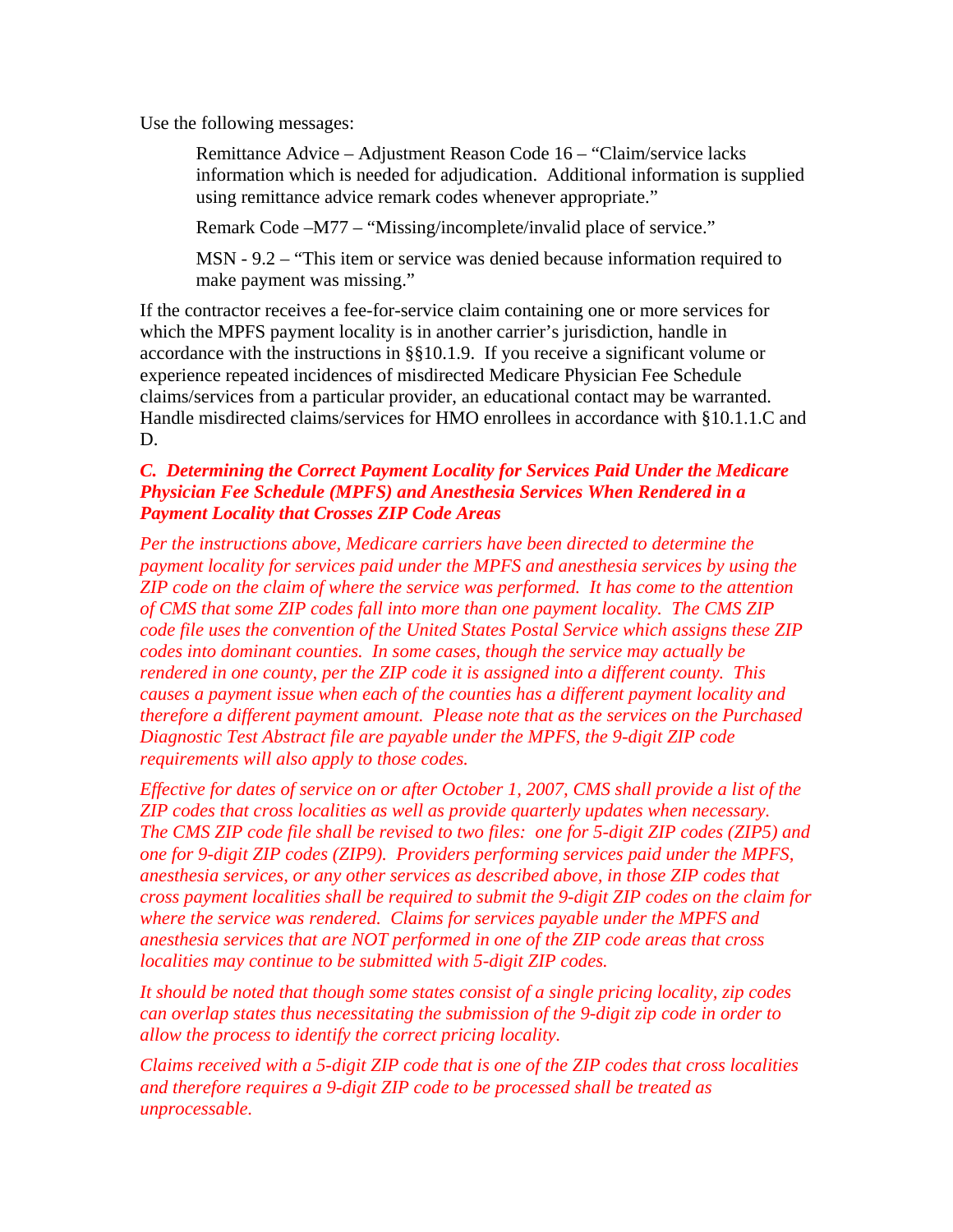*For claims received that require a 9-digit zip code with a 4 digit extension that does not match a 4-digit extension on file, manually verify the 4 digit extension to identify a potential coding error on the claim or a new 4-digit extension established by the U.S. Postal Service (USPS). ZIP code and county information may be found at the USPS Web site at<http://www.usps.com/>, or other commercially available sources of ZIP code information may be consulted. If this process validates the ZIP code, the claim may be processed. The "Revision to Payment Policies Under the Physician Fee Schedule" that is published annually in the Federal Register, or any other available resource, may be used to determine the appropriate payment locality for the ZIP code with the new 4-digit extension.* 

*If this process does not validate the ZIP code, the claim must be treated as unprocessable.* 

*The following Remittance Advice and Remark Code messages shall be returned for the unprocessable claims:* 

*Adjustment Reason Code 16 – Claim/service lacks information which is needed for adjudication. Additional information is supplied using remittance advice remark codes whenever appropriate.* 

*Remark Code MA 130 – Your claim contains incomplete and/or invalid information, and no appeals rights are afforded because the claim is unprocessable. Please submit a new claim with the complete/correct information.* 

*Remark Code MA114 – Missing/incomplete/ information on where the services were furnished.* 

*Should a service be performed in a zip code area that does not require the submission of the 9-digit zip code, but the 4-digit extension has been included anyway, carriers shall price the claim using the carrier/locality on the ZIP5 file and ignore the 4-digit extension.*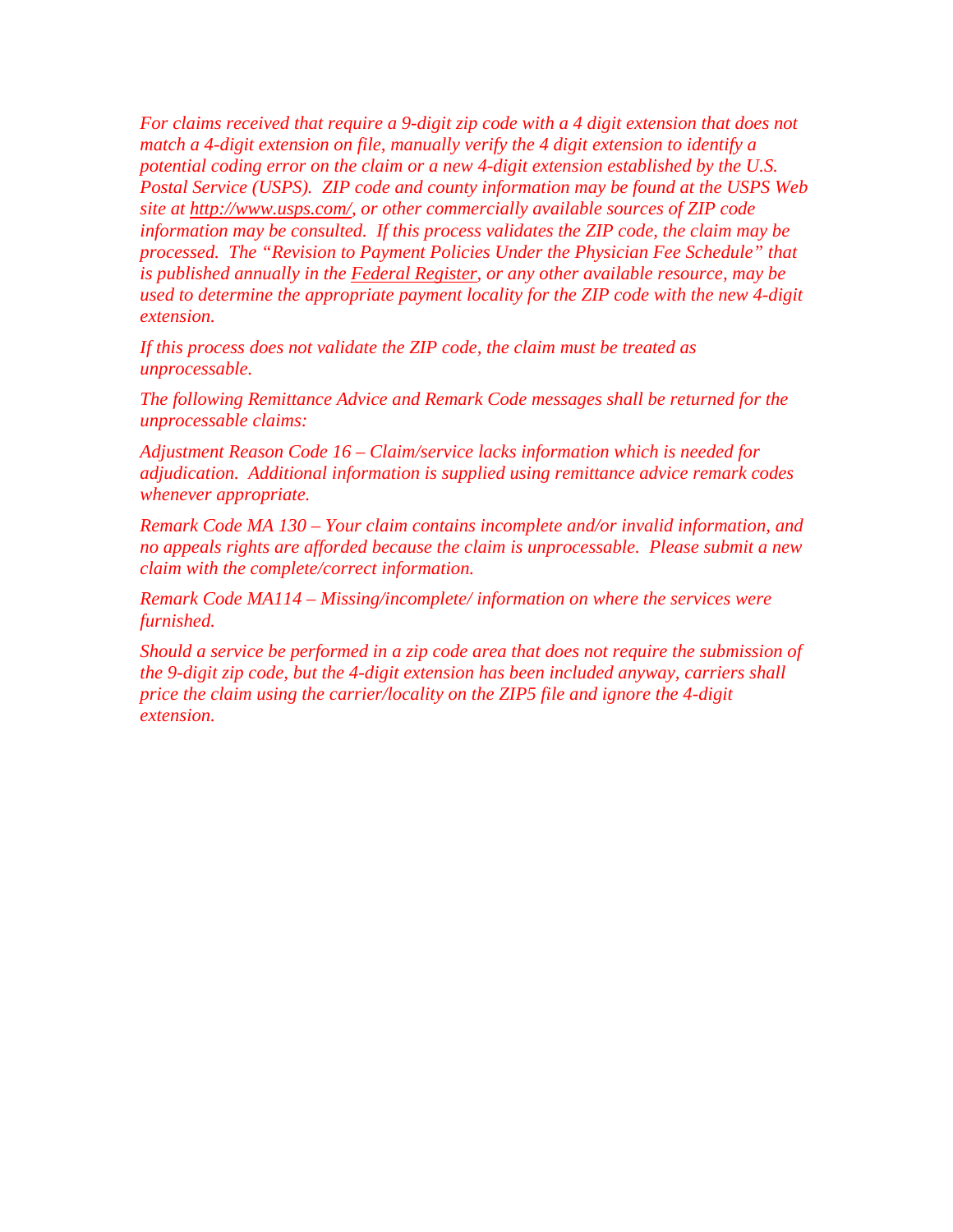# **80.3.2.1.2 - Conditional Data Element Requirements for Carriers and DMERCs**

*(Rev. 1193, Issued: 03-09-07; Effective: 10-01-07; Implementation: 10-01-07)* 

#### **A. Universal Requirements**

The following instruction describes "conditional" data element requirements, which are applicable to assigned carrier claims. This instruction is minimal and does not include all "conditional" data element requirements, which are universal for processing claims. The CMS has specified which remark code(s) should be used when a claim fails a particular "return as unprocessable" edit and a remittance advice is used to return the claim. In addition to the specified remark code(s), carriers must include Remark Code MA130 on returned claim(s). Reason code(s) must also be reported on every remittance advice used to return a claim or part of a claim as unprocessable.

Items from the Form CMS-1500 (hardcopy) have been provided. These items are referred to as fields in the instruction. A crosswalk between Form CMS-1500 items and records and fields on the NSF can be found in Exhibit 1.

Carriers must return a claim as unprocessable to the supplier/provider of service:

- a. If a service was ordered or referred by a physician, physician assistant, nurse practitioner, or clinical nurse specialist (other than those services specified in Claim Specific Requirements) and his/her name and/or UPIN (or NPI when effective) is not present in item 17 or 17a. *or if the NPI is not entered in item 17b. of the Form CMS-1500 (08/05) when the NPI is effective*. (Remark code *N285* or *N286* is used)
- b. If a physician extender or other limited licensed practitioner refers a patient for consultative services, but the name and/or UPIN (or NPI when effective) of the supervising physician is not entered in items 17 or 17a. (Remark code *N269* or *N270* is used.)
- c. For diagnostic tests subject to purchase price limitations:
	- 1. If a "YES" or "NO" is not indicated in item 20. (Remark code M12 is used.)
	- 2. If the "YES" box is checked in item 20 and the purchase price is not entered under the word "\$CHARGES." (Remark code MA111 is used.)
	- 3. If the "YES" box is checked in item 20 and the purchase price is entered under "\$CHARGES", but the supplier's name, address, ZIP code, and PIN are not entered in item 32 *or if the NPI is not entered into item 32a. of the Form CMS-1500 (08/05) when the NPI is effective* when billing for purchased diagnostic tests. (Remark code *N256, N257, or N258 are* used.)

Entries 4 – 8 are effective for claims received on or after April 1, 2004:

- 4. On the Form CMS-1500, if the "YES" box is checked in Item 20, and more than one test is billed on the claim;
- 5. On the Form CMS-1500, if both the interpretation and test are billed on the same claim and the dates of service and places of service do not match;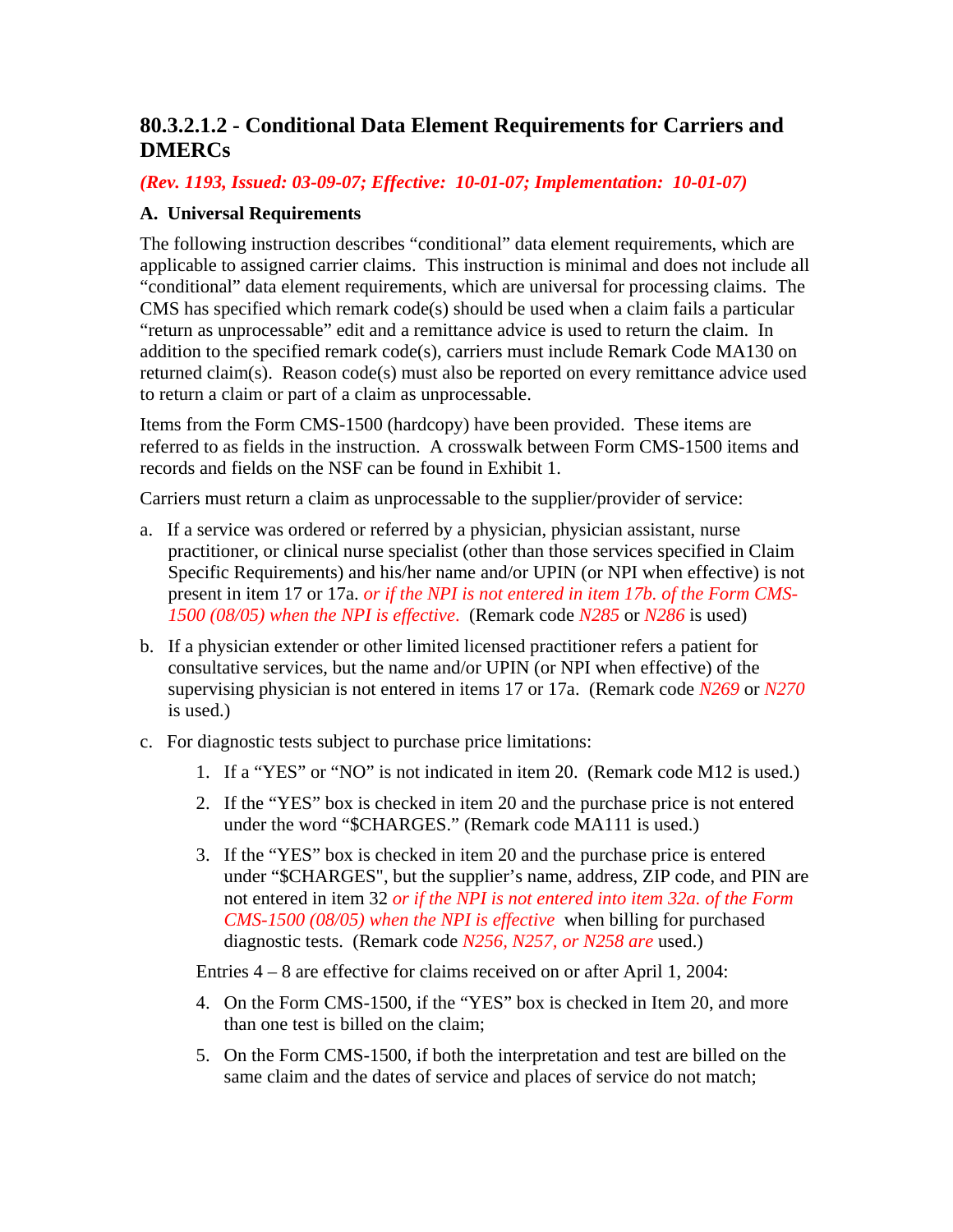- 6. On the Form CMS-1500, if the "YES" box is checked in Item 20, both the interpretation and test are submitted and the date of service and place of service codes do not match.
- 7. On the ANSI X12N 837 electronic format, if there is an indication on the claim that a test has been purchased, more than one test is billed on the claim, and line level information for each total purchased service amount is not submitted for each test.
- 8. On the Form CMS-1500 if the "YES" box is checked in Item 20 and on the ANSI X12N 837 electronic format if there is an indication on the claim that a test has been purchased, and the service is billed using a global code rather than having each component billed as a separate line item.
- d. If a provider of service or supplier is required to submit a diagnosis in item 21 and either an ICD-9CM code is missing, incorrect or truncated; or a narrative diagnosis was not provided on an attachment. (Remark code M81 *or M76 are* used.)
- e. If modifiers "QB" and "QU" *or, effective on or after January 1, 2006, the modifier "AQ"* are entered in item 24D indicating that the service was rendered in a Health Professional Shortage Area, but where the place of service is other than the patient's home or the physician's office, the name, address, and ZIP code of the facility where the services were furnished are not entered in item 32. (Remark code MA115 is used.) Effective for claims received on or after April 1, 2004, the name, address, and ZIP code of the service location for all services other than those furnished in place of service home – 12 must be entered.
- f. If a performing physician, physician assistant, nurse practitioner, clinical nurse specialist, supplier/or other practitioner is a member of a group practice and does not enter his or her PIN in item 24K *or if the NPI is not entered into item 24J of Form CMS-1500 (08-05) when the NPI is effective* and the group practice's PIN (or NPI when effective) in item 33. (Remark code MA112 is used.)
- g. If a primary insurer to Medicare is indicated in item 11, but items 4, 6, and 7 are incomplete. (Remark code*(s)* MA64, MA88, MA89, or MA92 as appropriate for the missing piece(s) of data *are* used.)
- h. If there is insurance primary to Medicare that is indicated in item 11 by either an insured/group policy number or the Federal Employee Compensation Act number, but a Payer or Plan identification number (use PlanID when effective) is not entered in field 11C, or the primary payer's program or plan name when a Payer or Plan ID (use PlanID when effective) does not exist. (Remark code *MA92 or N245* is used.)
- i. If a HCPCS code modifier must be associated with a HCPCS procedure code or if the HCPCS code modifier is invalid or obsolete. (Remark code M20 if there is a modifier but no HCPCS.)
- j. If a date of service extends more than 1 day and a valid "to" date is not present in item 24A. (Remark code M59 is used.)